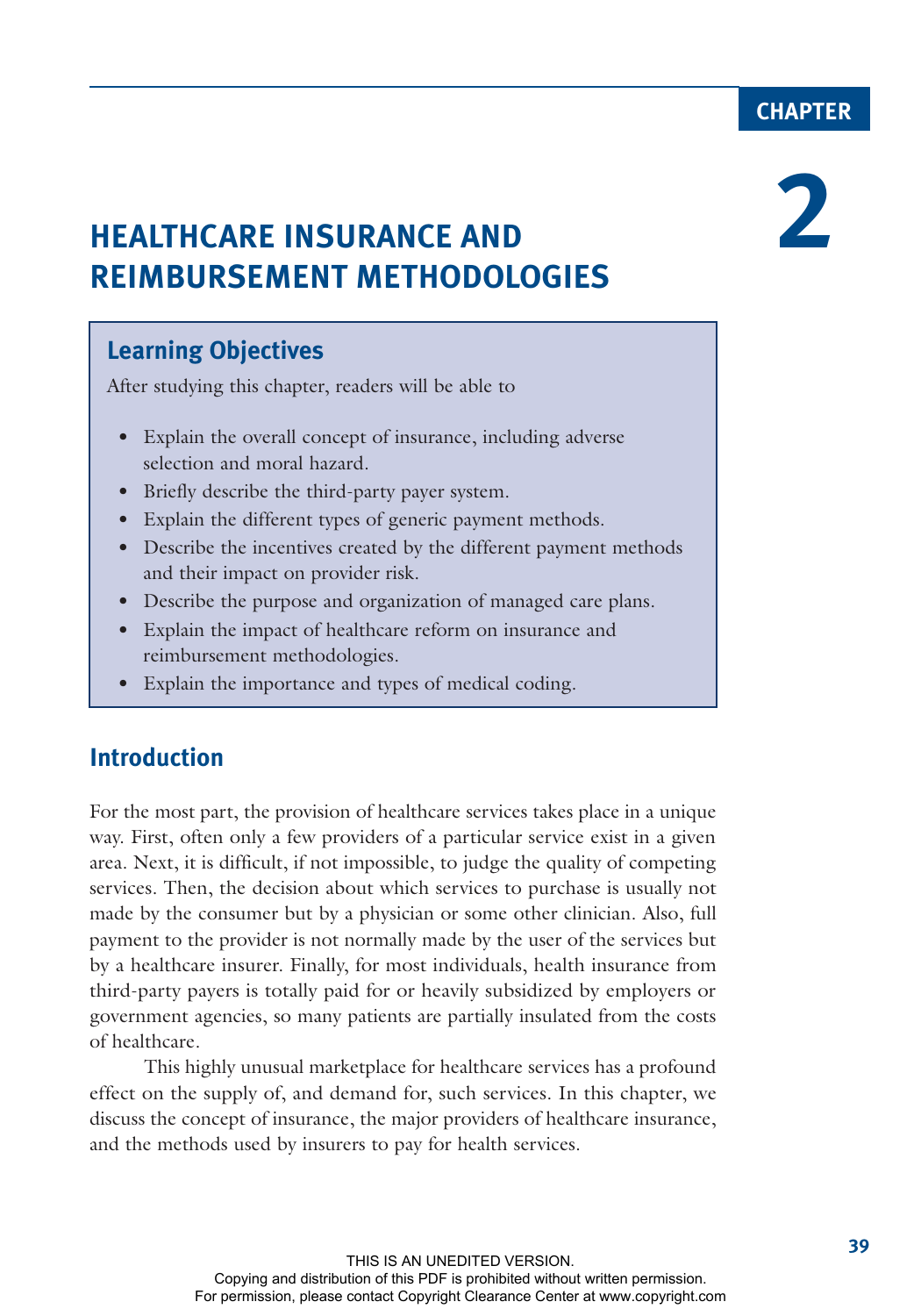## **Insurance Concepts**

Healthcare services are supported by an insurance system composed of a wide variety of insurers of all types and sizes. Some are investor owned, while others are not-for-profit or government sponsored. Some insurers require their policyholders, who may or may not be the beneficiaries of the insurance, to make the policy payments, while other insurers collect partial or total payments from society at large. Because insurance is the cornerstone of the healthcare system, an appreciation of the nature of insurance will help you better understand the marketplace for healthcare services.

## *A Simple Illustration*

To better understand insurance concepts, consider a simple example. Assume that no health insurance exists and you face only two medical outcomes in the coming year:

| <b>Outcome</b> | Probability | Cost     |                   |
|----------------|-------------|----------|-------------------|
| Stay healthy   | 0.99        | <b>S</b> | $\mathbf{\Omega}$ |
| Get sick       | 0.01        | 20,000   |                   |

Furthermore, assume that everyone else faces the same medical outcomes at the same odds and with the same associated costs. What is your expected healthcare cost—*E*(Cost)—for the coming year? To find the answer, we multiply the cost of each outcome by its probability of occurrence and then sum the products:

> $E(Cost) = (Probability of outcome 1 \times Cost of outcome 1)$  $+$  (Probability of outcome 2  $\times$  Cost of outcome 2)  $=(0.99 \times $0) + (0.01 \times $20,000)$  $= $0 + $200 = $200.$

Now, assume that you, and everyone else, make \$20,000 a year. With this salary, you can easily afford the \$200 "expected" healthcare cost. The problem is, however, that no one's actual bill will be \$200. If you stay healthy, your bill will be zero, but if you are unlucky and get sick, your bill will be \$20,000. This cost will force you, and most people who get sick, into personal bankruptcy.

Next, suppose an insurance policy that pays all of your healthcare costs for the coming year is available for \$250. Would you purchase the policy, even though it costs \$50 more than your expected healthcare costs? Most people would. In general, individuals are risk averse, so they would be willing to pay a \$50 premium over their expected costs to eliminate the risk of financial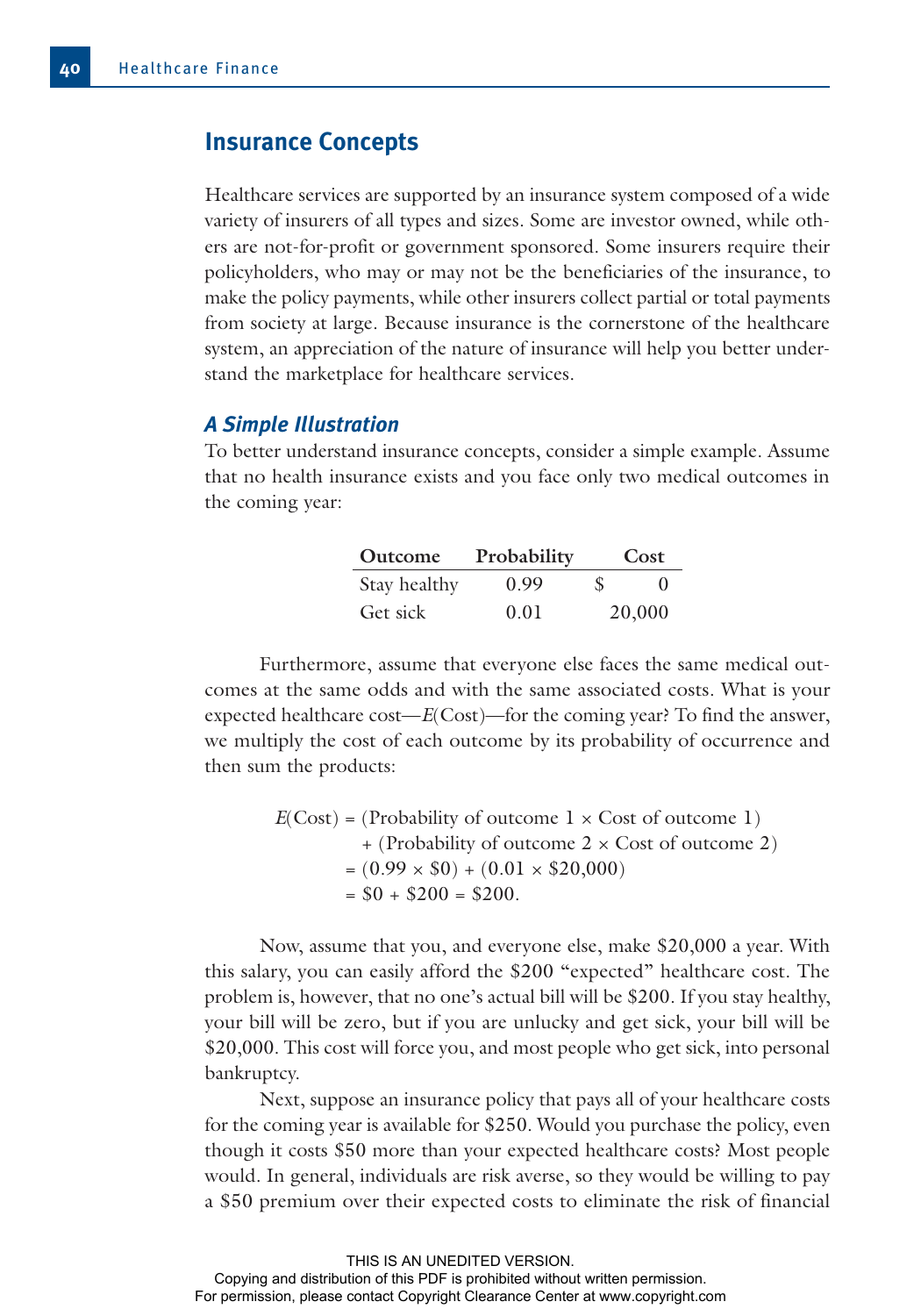ruin. In effect, policyholders are passing to the insurer the costs associated with the risk of getting sick.

Would an insurer be willing to offer the policy for \$250? If an insurance company sells a million policies, its expected total policy payout is 1 million times the expected payout for each policy, or 1 million  $\times$  \$200 = \$200 million. If there were no uncertainty about the \$20,000 estimated medical cost per claim, the insurer could forecast its total claims precisely. It would collect 1 million  $\times$  \$250 = \$250 million in health insurance premiums; pay out roughly \$200 million in claims; and hence have about \$50 million to cover administrative costs, create a reserve in case realized claims are greater than predicted by its actuaries, and make a profit.

## *Basic Characteristics of Insurance*

The simple example of health insurance we just provided illustrates why individuals would seek health insurance and why insurance companies would be formed to provide such insurance. Needless to say, the concept of insurance becomes much more complicated in the real world. Insurance is typically defined as having four distinct characteristics:

1. **Pooling of losses.** The pooling, or sharing, of losses is the heart of insurance. Pooling means that losses are spread over a large group of individuals so that each individual realizes the average loss of the pool (plus administrative expenses) rather than the actual loss incurred.

In addition, pooling involves the grouping of a large number of homogeneous exposure units—people or things having the same risk characteristics—so that the law of large numbers can apply. (In statistics, the law of large numbers states that as the size of the sample increases, the sample mean gets closer and closer to the population mean.) Thus, pooling implies (1) the sharing of losses by the entire group and (2) the prediction of future losses with some accuracy.

- 2. **Payment only for random losses.** A random loss is one that is unforeseen and unexpected and occurs as a result of chance. Insurance is based on the premise that payments are made only for losses that are random. We discuss the moral hazard problem, which concerns losses that are not random, in a later section.
- 3. **Risk transfer.** An insurance plan almost always involves risk transfer. The sole exception to the element of risk transfer is self-insurance, which is the assumption of a risk by a business (or an individual) itself rather than by an insurance company. (Self-insurance is discussed in a later section.) Risk transfer is transfer of a risk from an insured to an insurer, which typically is in a better financial position to bear the risk than the insured because of the law of large numbers.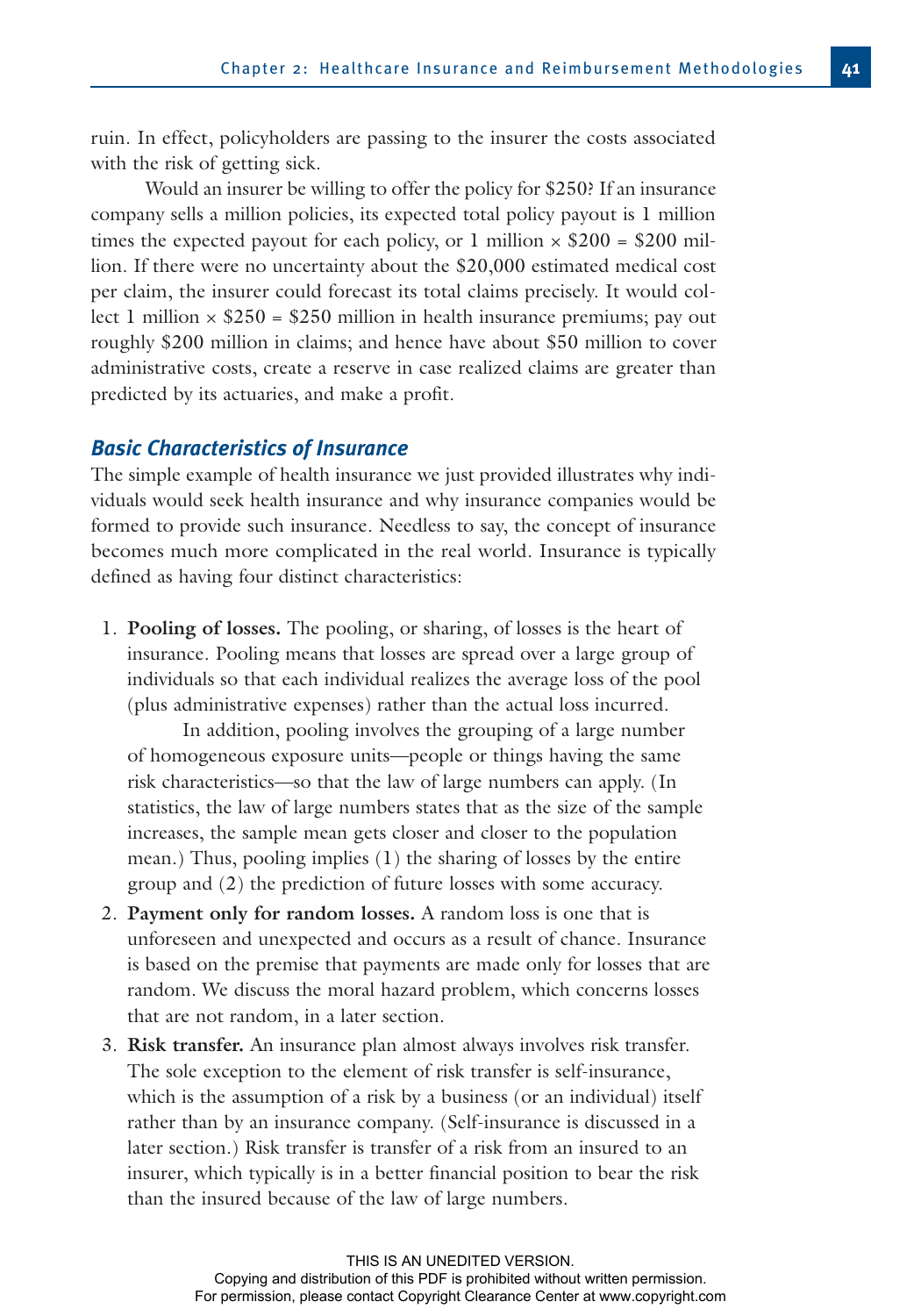4. **Indemnification.** The final characteristic of insurance is indemnification for losses—that is, reimbursement to the insured if a loss occurs. In the context of health insurance, indemnification takes place when the insurer pays the insured, or the provider, in whole or in part for the expenses related to an insured's illness or injury.

## *Adverse Selection*

One of the major problems facing healthcare insurers is **adverse selection.** Adverse selection occurs because individuals and businesses that are more likely to have claims are more inclined to purchase insurance than those that are less likely to have claims. For example, an individual without insurance who needs a costly surgical procedure will likely seek health insurance if she can afford it, whereas an individual who does not need surgery is much less likely to purchase insurance. Similarly, consider the likelihood of a 20-year-old to seek health insurance versus the likelihood of a 60-year-old to do so. The older individual, with much greater health risk due to age, is more likely to seek insurance.

If this tendency toward adverse selection goes unchecked, a disproportionate number of sick people, or those most likely to become sick, will seek health insurance, and the insurer will experience higher-than-expected claims. This increase in claims will trigger a premium increase, which only worsens the problem, because the healthier members of the plan will seek insurance from other firms at a lower cost or may totally forgo insurance. The adverseselection problem exists because of asymmetric information, which occurs when individual buyers of health insurance know more about their health status than do insurers.

In today's world of health reform, ushered in by the Patient Protection and Affordable Care Act (ACA; introduced in Chapter 1), which requires insurers to take on patients regardless of preexisting conditions, the best strategy for healthcare insurers to combat adverse selection is to create a large, welldiversified pool of subscribers. If the pool is sufficiently large and diversified, the costs of adverse selection can be absorbed by the large number of enrollees.

#### *Moral Hazard*

Insurance is based on the premise that payments are made only for random losses, and from this premise stems the problem of **moral hazard.** The most common case of moral hazard in a casualty insurance setting is the owner who deliberately sets a failing business on fire to collect the insurance. Moral hazard is also present in health insurance, but it typically takes a less dramatic form; few people are willing to voluntarily sustain injury or illness for the purpose of collecting health insurance. However, undoubtedly there are people who purposely use healthcare services that are not medically required. For example, some people might visit a physician or a walk-in clinic for the social value of

The problem faced by insurance companies because individuals who are more likely to have claims are also more likely to purchase insurance.

**Adverse selection**

#### **Moral hazard**

The problem faced by insurance companies because individuals are more likely to use unneeded health services when they are not paying the full cost of those services.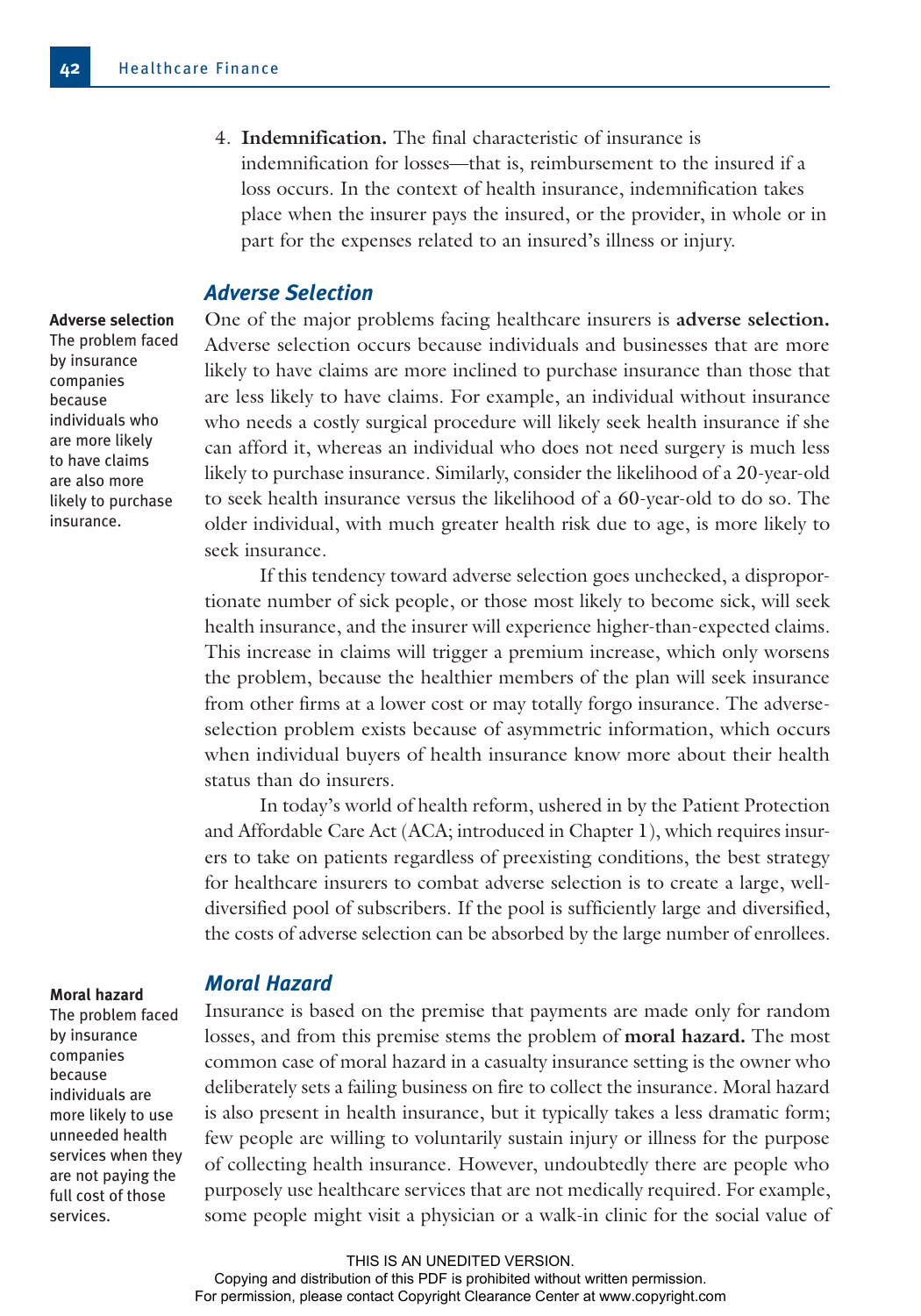human companionship rather than to address a medical necessity. Also, some hospital discharges might be delayed for the convenience of the patient rather than for medical purposes.

Finally, when insurance covers the full cost or most of the cost of healthcare services, individuals often are quick to agree to an expensive MRI (magnetic resonance imaging) scan or other high-cost procedure that may not be necessary. If the same test required total out-of-pocket payment, individuals

would think twice before agreeing to such an expensive procedure unless they clearly understood the medical necessity involved. All in all, when somebody else is paying the costs, patients consume more healthcare services.

Even more insidious is the impact of insurance on individual behavior. Individuals are more likely to forgo preventive actions and embrace unhealthy behaviors when the costs of not taking those actions will be borne by insurers. Why stop smoking if the monetary costs associated with cancer treatment are carried by the insurer? Why lose weight if others will pay for the adverse health consequences likely to result?

The primary weapon that insurers have against the moral hazard problem is *coinsurance,* which requires insured individuals to pay a certain percentage of eligible medical expenses—say, 20 percent—in excess of the deductible amount. (Insurers also use *copayments,* which are similar to coinsurance but are expressed as a dollar amount: \$20 per primary care visit, for example.) To illustrate coinsurance, assume that George Maynard, who has employerprovided medical insurance that pays 80 percent of eligible expenses after the \$100 deductible is satisfied, incurs \$10,000 in medical expenses during the year. The insurer will pay  $0.80 \times (10,000 - 100)$  $= 0.80 \times $9,900 = $7,920$ , so George's responsibility is \$10,000 − \$7,920 = \$2,080. The purposes of coinsurance and copayments are to reduce premiums to employers

## **For Your Consideration**

### Who Should Pay for Health Services? Users or Insurers?

One of the most confounding questions that arises when discussing healthcare services is who should bear the responsibility for payment. Should the patient be responsible, or should some third party such as the government or an insurance company foot the bill?

Many people argue that when individuals bear the cost of their own healthcare, they will be responsible consumers and only pay for necessary services. In addition, they will choose providers on the basis of cost and quality and hence create the incentive for providers to offer better yet less expensive services. It is estimated that this action alone would reduce total healthcare costs in the United States by some 20–30 percent, or even more.

Other people argue that individuals cannot make rational decisions regarding their own healthcare because they do not sufficiently understand the nature of illness and injury. Furthermore, there is insufficient information about provider quality and costs available to guide individuals to good decisions. Finally, individuals would skimp on routine preventive healthcare services to save money, which would create healthcare problems down the road and ultimately lead to higher future costs.

What do you think? Should individuals be held more responsible for their own costs of healthcare services? What about the arguments stated above? Is there some way of balancing the need for more consumerism in healthcare service purchases with the need to protect individuals against the very high costs of many services?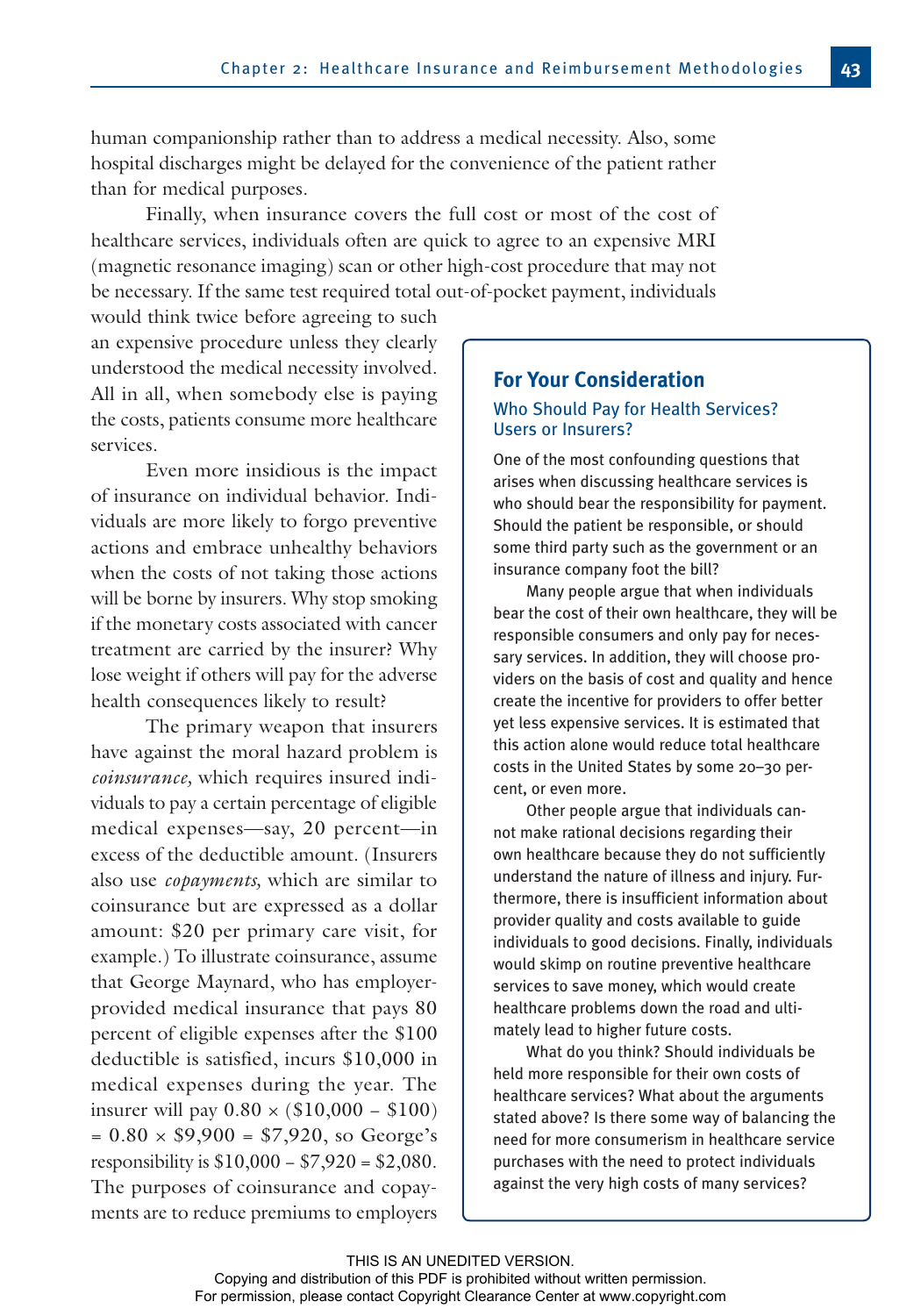and to prevent overutilization of healthcare services. Because insured individuals pay part of the cost, premiums can be reduced. Additionally, by being forced to pay some of the costs, insured individuals will presumably seek fewer and more cost-effective treatments and embrace a healthier lifestyle.

**SELF-TEST QUESTIONS**

- 1. Briefly explain the following characteristics of insurance:
	- a. Pooling of losses
	- b. Payment only for random losses
	- c. Risk transfer
	- d. Indemnification
- 2. What is adverse selection, and how do insurers deal with the problem?
- 3. What is the moral hazard problem, and how do insurers mitigate the problem?

## **Third-Party Payers**

Up to this point in the chapter, we have focused on basic insurance concepts because a large proportion of the health services industry receives its revenues not directly from the users of their services—the patients—but from insurers known collectively as **third-party payers.** Because an organization's revenues are critical to its financial viability, this section contains a brief examination of the sources of most revenues in the health services industry. In the next section, the reimbursement methodologies employed by these payers are reviewed in more detail.

Health insurance originated in Europe in the early 1800s when mutual benefit societies were formed to reduce the financial burden associated with illness or injury. Since then, the concept of health insurance has changed dramatically. Today, health insurers fall into two broad categories: private insurers and public programs.

### *Private Insurers*

In the United States, the concept of public, or government, health insurance is relatively new, while private health insurance has been in existence since the early 1900s. In this section, the major private insurers are discussed: Blue Cross/Blue Shield, commercial insurers, and self-insurers.

#### **Blue Cross/Blue Shield**

Blue Cross/Blue Shield organizations trace their roots to the Great Depression, when both hospitals and physicians were concerned about their patients' ability

**Third-party payer** A generic term for any outside party, typically an insurance company or a government program, that pays for part or all of a patient's healthcare services.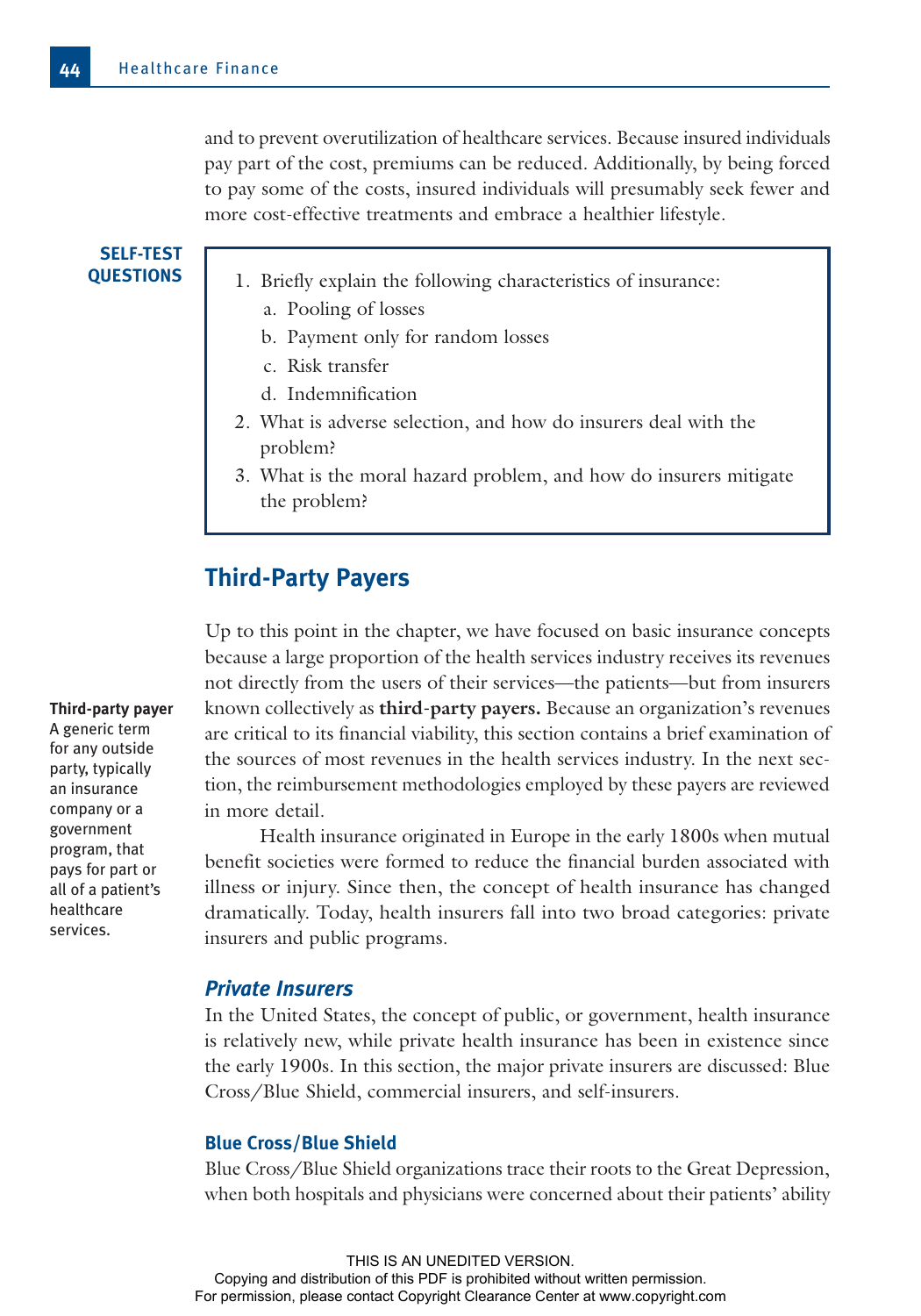to pay healthcare bills. One example is Florida Blue (formerly Blue Cross and Blue Shield of Florida), which offers healthcare insurance to individuals and families, Medicare beneficiaries, and business groups that reside in Florida.

*Blue Cross* originated as a number of separate insurance programs offered by individual hospitals. At that time, many patients were unable to pay their hospital bills, but most people, except the poorest, could afford to purchase some type of hospitalization insurance. Thus, the programs were initially designed to benefit hospitals as well as patients. The programs were all similar in structure: Hospitals agreed to provide a certain amount of services to program members who made periodic payments of fixed amounts to the hospitals whether services were used or not. In a short time, these programs were expanded from single hospital programs to communitywide, multihospital plans that were called *hospital service plans*. The Blue Cross name was officially adopted by most of these plans in 1939.

*Blue Shield* plans developed in a manner similar to Blue Cross plans, except that the providers were physicians instead of hospitals. Today, there are 37 Blue Cross/Blue Shield (the "Blues") organizations. Some offer only one of the two plans, but most offer both plans. The Blues are organized as independent corporations, including some for-profit entities, but all belong to a single national association that sets standards that must be met to use the Blue Cross/Blue Shield name. Collectively, the Blues provide healthcare coverage for more than 100 million individuals in all 50 states, the District of Columbia, and Puerto Rico.

#### **Commercial Insurers**

*Commercial health insurance* is issued by life insurance companies, by casualty insurance companies, and by companies that were formed exclusively to offer healthcare insurance. Examples of commercial insurers include Aetna, Humana, and UnitedHealth Group. All commercial insurance companies are taxable (for-profit) entities. Commercial insurers moved strongly into health insurance following World War II. At that time, the United Auto Workers negotiated the first contract with employers in which fringe benefits were a major part of the contract. Like the Blues, the majority of individuals with commercial health insurance are covered under *group policies* with employee groups, professional and other associations, and labor unions.

## **Self-Insurers**

The third major form of private insurance is *self-insurance.* Although it might seem as if all individuals who do not have some form of health insurance are self-insurers, this is not the case. Self-insurers make a conscious decision to bear the risks associated with healthcare costs and then set aside (or have available) funds to pay future costs as they occur. Individuals, except the very wealthy, are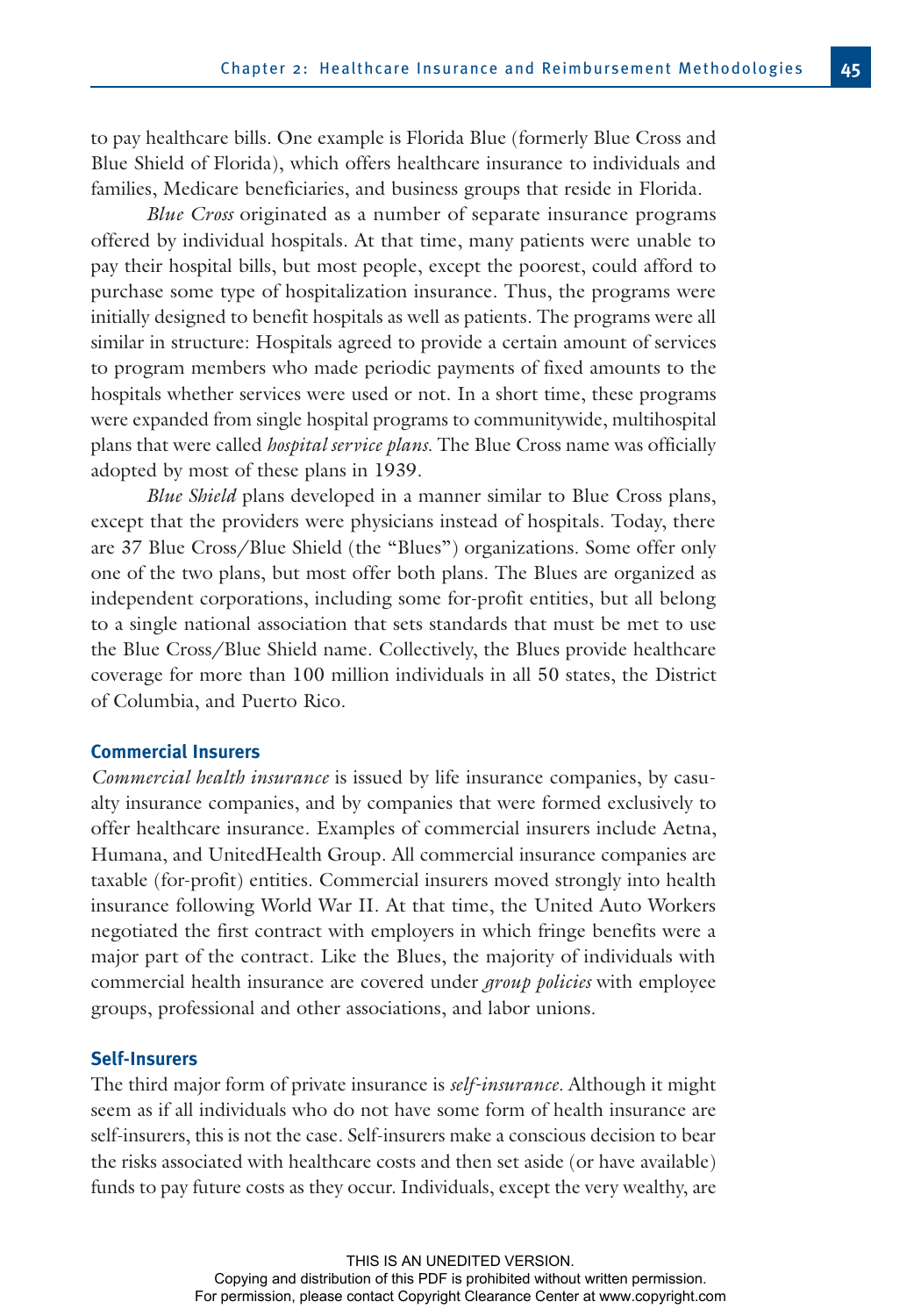not good candidates for self-insurance because they face too much uncertainty concerning healthcare expenses. On the other hand, large groups, especially employers, are good candidates for self-insurance. Today, most large groups are self-insured. For example, employees of the State of Florida are covered by health insurance, the costs of which are paid directly by the state. Blue Cross/Blue Shield is paid a fee to administer the plan, but the state bears all risks associated with cost and utilization uncertainty.

## *Public Insurers*

Government is a major insurer as well as a direct provider of healthcare services. For example, the federal government provides healthcare services directly to qualifying individuals through the medical facilities of the US Department of Veterans Affairs; the US Department of Defense and its TRICARE program (health insurance for uniformed service members and their families); and the Public Health Service, part of the *US Department of Health and Human Services (HHS)*. In addition, government either provides or mandates a variety of insurance programs, such as workers' compensation. In this section, however, the focus is on the two major government insurance programs: Medicare and Medicaid.

#### **Medicare**

## **Medicare** was established by Congress in 1965 primarily to provide medical benefits to individuals aged 65 or older. About 50 million people have Medicare coverage, which pays for about 17 percent of all US healthcare services.

Over the decades, Medicare has evolved to include four major coverages: (1) Part A, which provides hospital and some skilled nursing home coverage; (2) Part B, which covers physician services, ambulatory surgical services, outpatient services, and other miscellaneous services; (3) Part C, which is managed care coverage offered by private insurance companies and can be selected in lieu of Parts A and B; and (4) Part D, which covers prescription drugs. In addition, Medicare covers healthcare costs associated with selected disabilities and illnesses, such as kidney failure, regardless of age.

Part A coverage is free to all individuals eligible for Social Security benefits. Individuals who are not eligible for Social Security benefits can obtain Part A medical benefits by paying monthly premiums. Part B is optional to all individuals who have Part A coverage, and it requires a monthly premium from enrollees that varies with income level. About 97 percent of Part A participants purchase Part B coverage, while about 20 percent of Medicare enrollees elect to participate in Part C, also called *Medicare Advantage Plans,*  rather than Parts A and B. Part D offers prescription drug coverage through plans offered by private companies. Each Part D plan offers somewhat different coverage, so the cost of Part D coverage varies widely.

A federal government health insurance program that primarily provides benefits to individuals aged 65 or older.

**Medicare**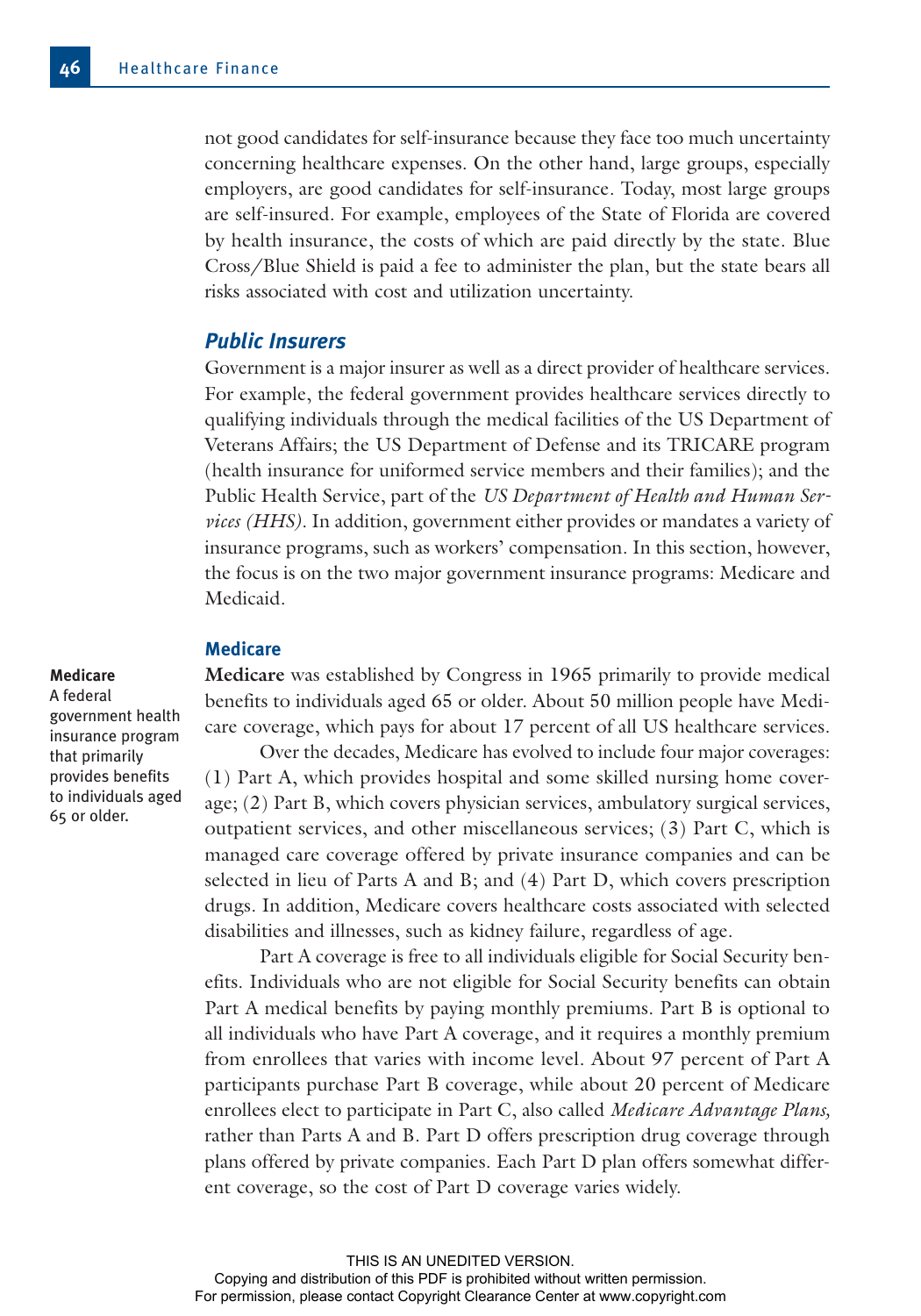The Medicare program falls under HHS, which creates the specific rules of the program on the basis of enabling legislation. Medicare is administered by an agency in HHS called the *Centers for Medicare* & *Medicaid Services (CMS).* CMS has eight regional offices that oversee the Medicare program and ensure that regulations are followed. Medicare payments to providers are not made directly by CMS but by contractors for 12 Medicare Administrative Contractor (MAC) jurisdictions.

Before we close our discussion of Medicare, note that many private insurers offer coverage called *Medicare supplement insurance,* or *Medigap*. Such insurance is designed to help pay some of the healthcare costs that traditional Medicare does not cover, such as copayments, coinsurance, and deductibles. In additional, some Medigap policies offer coverage for services that Medicare doesn't include, for example, medical care when traveling outside of the United States. When an individual buys Medigap coverage, Medicare will first pay its share of the Medicare-approved amount for covered costs, and then the Medigap policy pays its share.

#### **Medicaid**

**Medicaid** began in 1966 as a modest program to be jointly funded and operated by the states and the federal government that would provide a medical safety net for low-income mothers and children and for elderly, blind, and disabled individuals who receive benefits from the Supplemental Security Income (SSI) program. Congress mandated that Medicaid cover hospital and physician care, but states were encouraged to expand on the basic package of benefits either by increasing the range of benefits or extending the program to cover more people. States with large tax bases were quick to expand coverage to many groups, while states with limited abilities to raise funds for Medicaid were forced to construct more limited programs. A mandatory nursing home benefit was added in 1972.

Over the years, Medicaid has provided access to healthcare services for many low-income individuals who otherwise would have no insurance coverage. Furthermore, Medicaid has become an important source of revenue for healthcare providers, especially for nursing homes and other providers that treat large numbers of indigent patients. However, Medicaid expenditures have been growing at an alarming rate, which has forced both federal and state policymakers to search for more effective ways to improve the program's access, quality, and cost.

- 1. What are some different types of private insurers?
- 2. Briefly, what are the origins and purpose of Medicare?
- 3. What is Medicaid, and how is it administered?

#### **Medicaid**

A federal and state government health insurance program that provides benefits to low-income individuals.

#### **SELF-TEST QUESTIONS**

THIS IS AN UNEDITED VERSION. Copying and distribution of this PDF is prohibited without written permission. For permission, please contact Copyright Clearance Center at www.copyright.com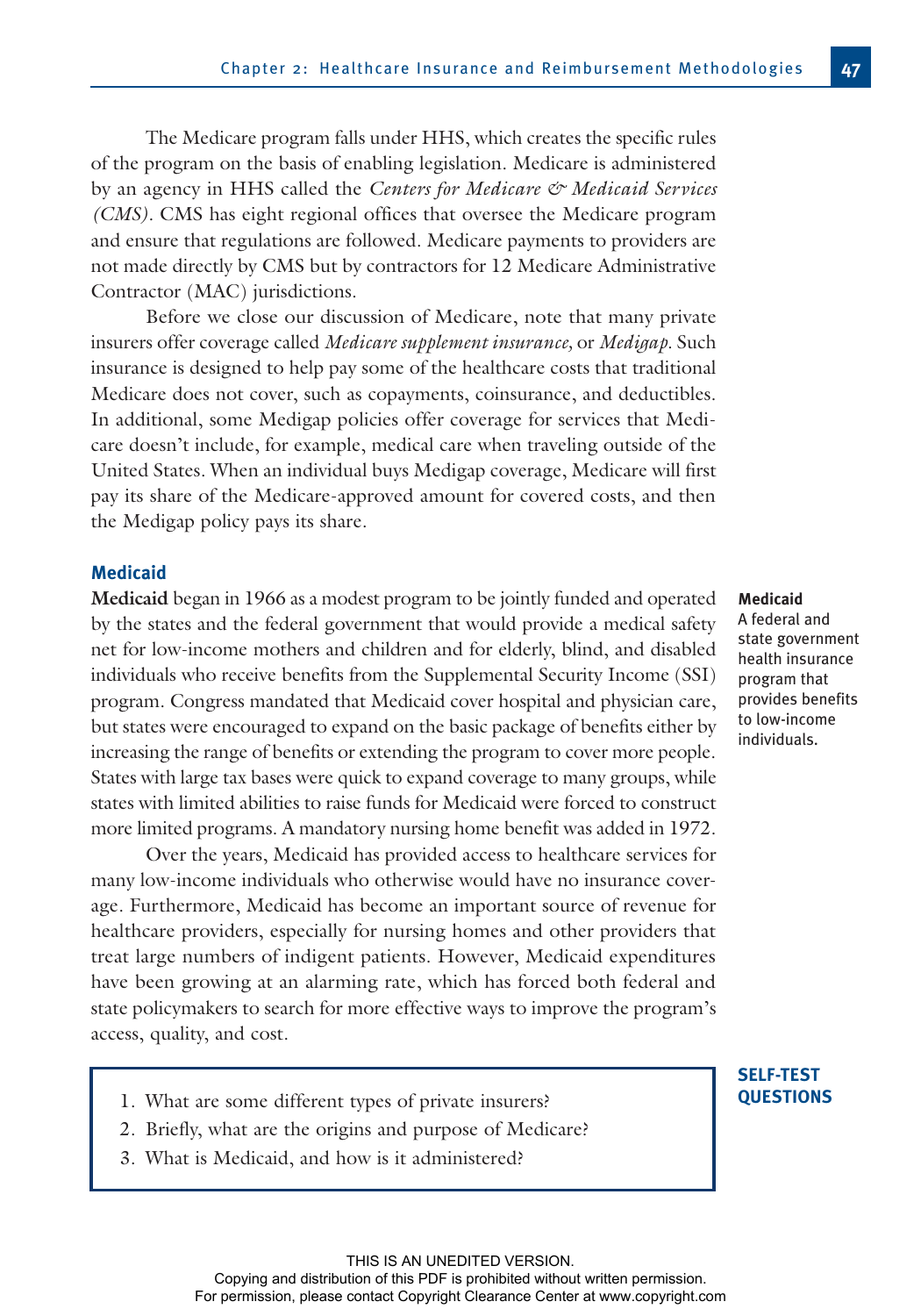## **Managed Care Plans**

#### **Managed care plan**

A combined effort by an insurer and group of providers with the purpose of both increasing quality of care and decreasing costs.

**Managed care plans** strive to combine the provision of healthcare services and the insurance function into a single entity. Traditional plans are created by insurers who either directly own a provider network or create one through contractual arrangements with independent providers.

One type of managed care plan is the *health maintenance organization (HMO).* HMOs are based on the premise that the traditional insurer–provider relationship creates perverse incentives that reward providers for treating patients' illnesses while offering little incentive for providing prevention and rehabilitation services. By combining the financing and delivery of comprehensive healthcare services into a single system, HMOs theoretically have as strong an incentive to prevent illnesses as to treat them. However, from a patient perspective, HMOs have several drawbacks, including a limited network of providers and the assignment of a primary care physician who acts as the initial contact and authorizes all services received from the HMO.

Another type of managed care plan, the *preferred provider organization (PPO),* evolved during the early 1980s. PPOs are a hybrid of HMOs and traditional health insurance plans that use many of the cost-saving strategies developed by HMOs. PPOs do not mandate that beneficiaries use specific providers, although financial incentives are created that encourage members to use those providers that are part of the *provider panel*—those providers that have contracts (usually at discounted prices) with the PPO. Furthermore, PPOs do not require beneficiaries to use preselected gatekeeper physicians. In general, PPOs are less likely than HMOs to provide preventive services and do not assume any responsibility for quality assurance because enrollees are not constrained to use only the PPO panel of providers.

In an effort to achieve the potential cost savings of managed care plans, most insurance companies now apply managed care strategies to their conventional plans. Such plans, which are called *managed fee-for-service plans,* use preadmission certification, utilization review, and second surgical opinions to control inappropriate utilization.

Although the distinctions between managed care and conventional plans were once quite apparent, considerable overlap now exists in the strategies and incentives employed. Thus, the term *managed care* now describes a continuum of plans, which can vary significantly in their approaches to providing combined insurance and healthcare services. The common feature in managed care plans is that the insurer has a mechanism by which it controls, or at least influences, patients' utilization of healthcare services.

**SELF-TEST QUESTIONS**

- 1. What is meant by the term *managed care*?
- 2. What are some different types of managed care plans?

THIS IS AN UNEDITED VERSION.

Copying and distribution of this PDF is prohibited without written permission. For permission, please contact Copyright Clearance Center at www.copyright.com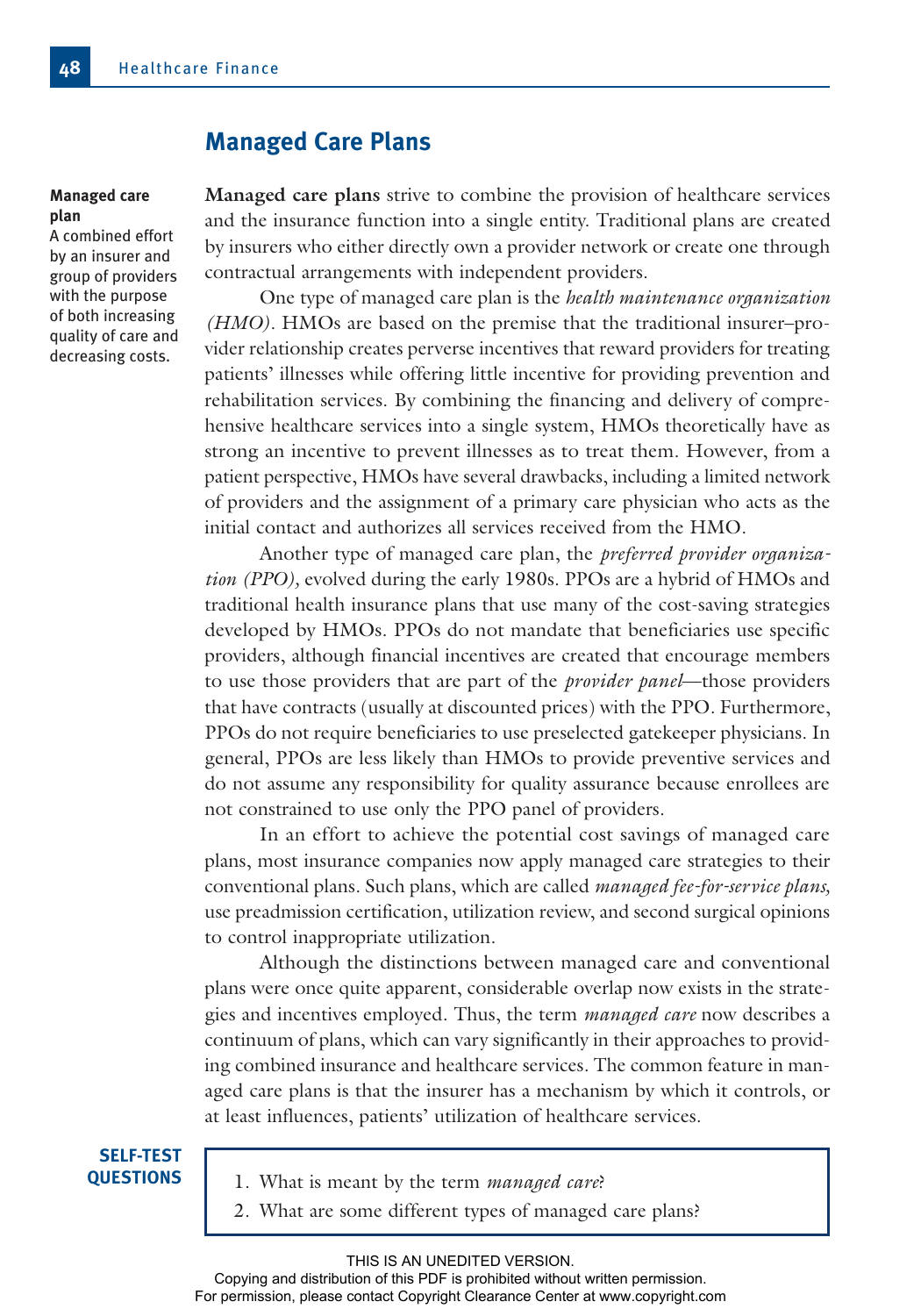## **Healthcare Reform and Insurance**

The ACA introduced a number of provisions to expand insurance coverage and improve insurance affordability and access. Here are some of the act's provisions that focus on healthcare insurance.

## *Insurance Standards*

A number of new insurance standards have been specified in the ACA. In terms of coverage, these include the following:

- Children and dependents are permitted to remain on their parents' insurance plans until their twenty-sixth birthday.
- Insurance companies are prohibited from dropping policyholders if they become sick and from denying coverage to individuals due to preexisting conditions.
- Individuals have a right to appeal and request the insurer to review denial of payment.

In terms of costs, the standards include the following:

- Insurers are required to charge the same premium rate to all applicants of the same age and geographic location, regardless of preexisting conditions or sex.
- Insurers are required to spend at least 80 percent of premium dollars on health costs and claims instead of on administrative costs and profits. If the insurer violates this standard, it must issue rebates to policyholders.
- Lifetime limits on most benefits are prohibited for all new health insurance plans.

In terms of care, the standards include the following:

- All plans must now include essential benefits, such as ambulatory patient services; emergency services; hospitalization; maternity and newborn care; mental health and substance use disorder services; prescription drugs; laboratory services; preventive and wellness services; and chronic disease management and pediatric services, including oral and vision care.
- Preventive services, such as childhood immunizations, adult vaccinations, and basic medical screenings, must be available to patients free of charge.
- Individuals are permitted to choose a primary care doctor outside the plan's network.

#### THIS IS AN UNEDITED VERSION.

Copying and distribution of this PDF is prohibited without written permission. For permission, please contact Copyright Clearance Center at www.copyright.com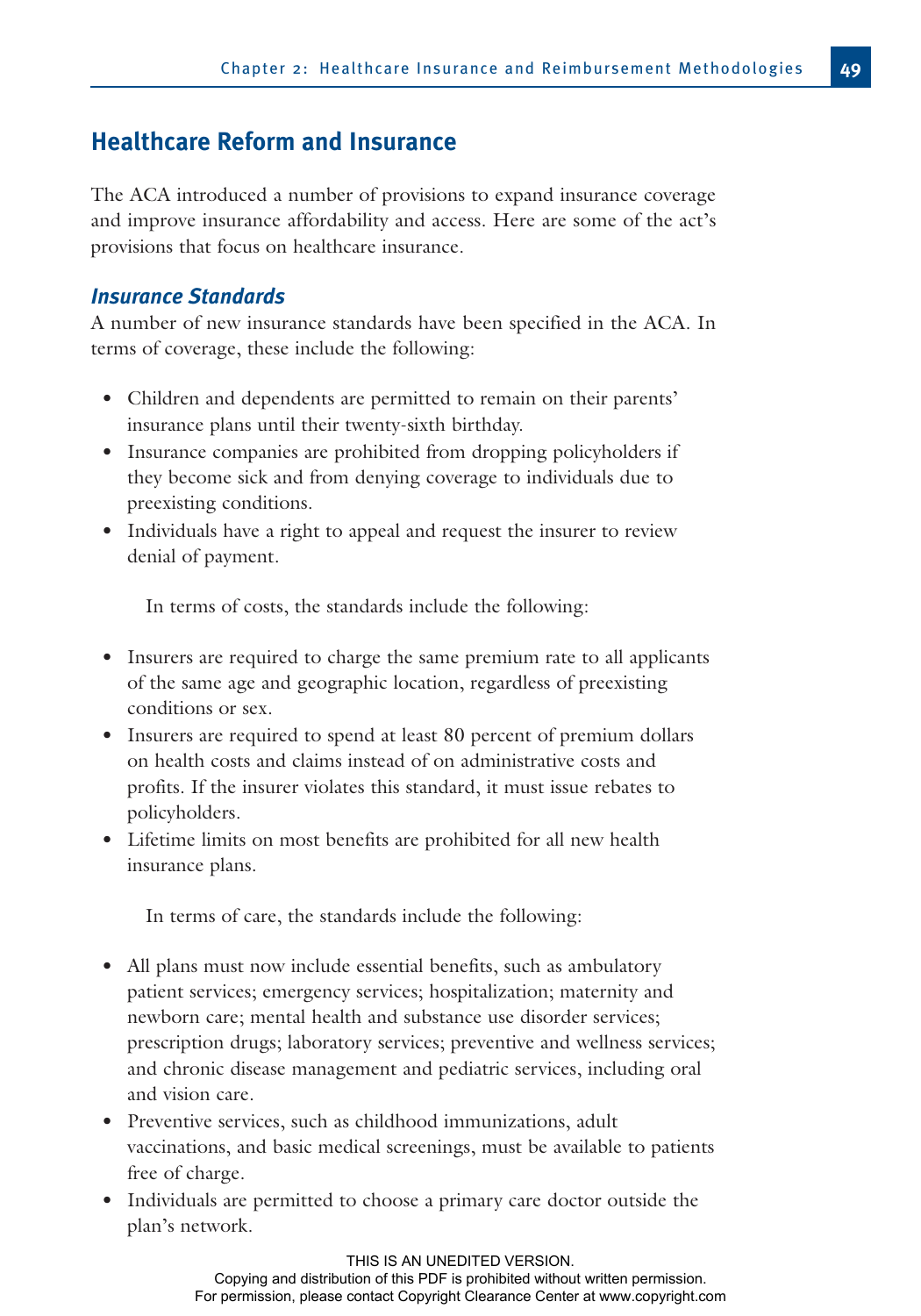• Individuals can seek emergency care at a hospital outside the health plan's network.

## *Individual Mandate*

All eligible individuals (US citizens and legal residents) who are not covered by an employer-sponsored health plan, Medicaid, or Medicare are required to have a health insurance policy. If they do not maintain minimum essential coverage for themselves and their dependents, they face tax penalties assessed by the Internal Revenue Services at the end of each tax year.

#### *Health Insurance Exchanges*

**Health insurance exchanges (HIEs)** are an important part of ensuring that healthcare access is available to all Americans and legal immigrants. People who have no employer-sponsored insurance, the unemployed, or the self-employed can purchase coverage through an exchange. HIEs are online marketplaces where people can research and review their options and purchase health insurance. It is estimated that more than 25 million people are using HIEs to buy healthcare insurance coverage. To ensure price transparency, all participating insurance companies are required to post on HIEs the rates for their various health insurance plans. This mandate permits individuals and businesses shopping for insurance to compare all plans and rates side by side and select plans that are affordable and meet their needs.

There are different types of HIEs. Public exchanges are created by state or federal government and are open to both individuals seeking personal insurance and small-group employers seeking insurance for their workers. All plans listed on an HIE are required to offer core benefits—called *essential health benefits*—such as preventive and wellness services, prescription drugs, and hospital stays. Private exchanges, on the other hand, are created by privatesector firms, such as health insurance companies. Private HIEs are expected to increase in number over time as more employers offer defined healthcare contribution plans (discussed in a later section in this chapter) to their employees, who then must purchase health insurance on their own.

#### *Medicaid Expansion*

One of the provisions of the ACA is the expansion of Medicaid. Nearly all US citizens and legal residents between the ages of 19 and 64 who have household incomes below 133 percent of the federal poverty level now qualify for Medicaid. This expansion benefits childless adults who previously did not qualify for Medicaid regardless of their income level as well as low-income parents who previously did not qualify even if their children did qualify. As a result, it is estimated that an additional 16 million people will receive coverage through Medicaid.

**Health insurance exchange (HIE)** An online marketplace created primarily by the states or the federal government that insurers use to post plan details and consumers use to purchase healthcare insurance.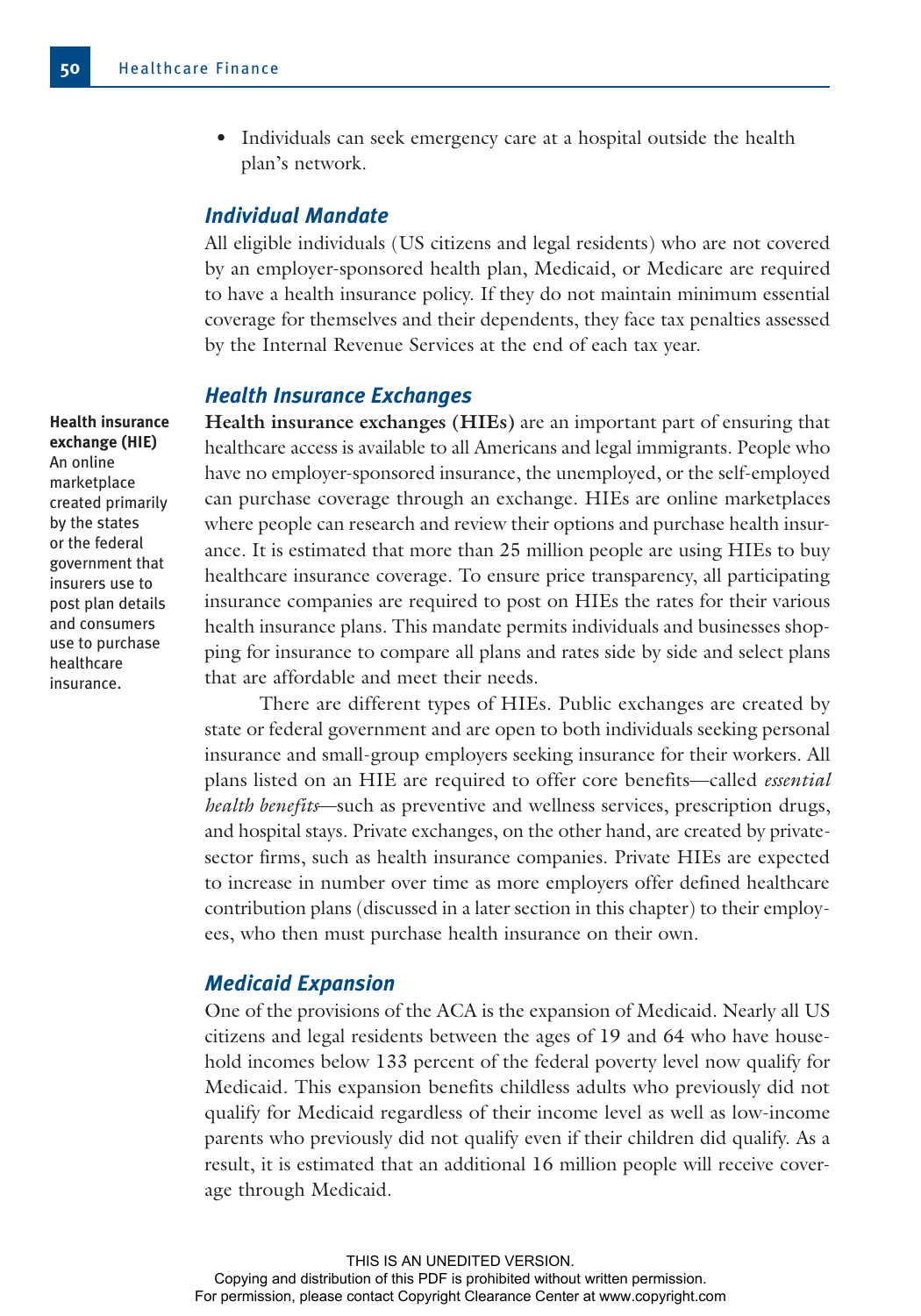Originally, under the ACA, Medicaid expansion was mandatory for all states; states that did not comply were to be penalized by the federal government. However, the US Supreme Court ruled that states can opt out of the Medicaid expansion, leaving this decision to participate in the hands of the state's leaders. As of 2014, 26 states have participated in the Medicaid expansion program. The managed Medicaid market may be an area of high growth potential for insurance companies as more states move Medicaid beneficiaries into managed care plans.

## *High-Deductible Health Plans*

Many individuals are now choosing *high-deductible health plans* (*HDHPs*) for their health insurance coverage. HDHPs are growing in popularity because they are among the least expensive options available on HIEs. In fact, the rate of enrollment in HDHPs has more than doubled since 2009. These plans have low premiums and high deductibles and are linked with savings accounts established to pay for healthcare services. HDHPs aim to provide individuals more control over their healthcare expenditures and hence may offer an incentive to control healthcare costs.

## *New Insurance Markets*

Before health reform, the health insurance industry focused on selling group plans to employers. Now it must re-create itself to cater to an entirely new, huge market of individual consumers. Many insurers have little idea how costly it is to provide coverage to these new customers, many of whom are not working and have not been insured for a long time (or even at all). One of the biggest challenges that insurance companies will face is attempting to accurately price and administer these plans without dramatic premium increases. Another problem is that the newly insured often need education about how to use their health plan effectively and how to access different types of care.

#### *Focus on Chronic Care*

As insurers and providers continue to partner in new accountable care organizations (ACOs), the shared savings programs will likely increasingly focus on consumers with chronic conditions. That means implementing more patientcentered medical homes that aim to manage chronic conditions with specific care pathways that address behavioral health needs and decrease hospital admissions and emergency department visits. ACOs and medical homes will also increasingly make use of personal health coaches, who motivate patients on a one-on-one basis and help coordinate patient care with all caregivers.

- 1. Briefly describe the impact of the ACA on health insurance.
- 2. What is a health insurance exchange (HIE)?

#### **SELF-TEST QUESTIONS**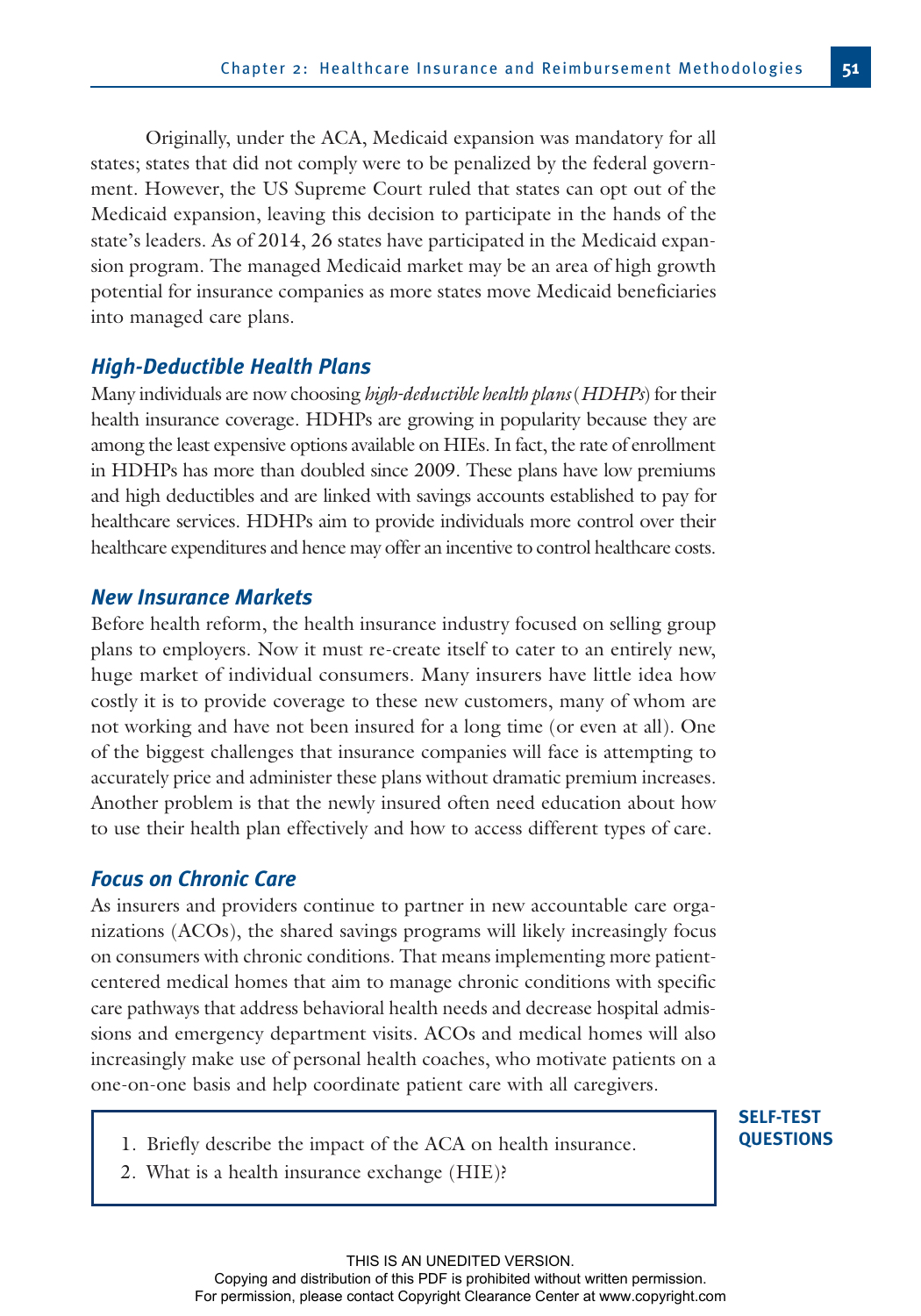## **Generic Reimbursement Methodologies**

#### **Fee-for-service**

A reimbursement methodology that provides payment each time a service is provided.

#### **Capitation**

A reimbursement methodology that is based on the number of covered lives as opposed to the amount of services provided.

#### **Cost-based reimbursement**

A fee-for-service reimbursement method based on the costs incurred in providing services.

#### **Charge-based reimbursement**

A fee-for-service reimbursement method based on charges (chargemaster prices).

#### **Chargemaster**

A provider's official list of charges (prices) for goods and services rendered.

Regardless of the payer for a particular healthcare service, only a limited number of payment methodologies are used to reimburse providers. Payment methodologies fall into two broad classifications: fee-for-service and capitation. In **fee-for-service** payment, of which many variations exist, the greater the amount of services provided, the higher the amount of reimbursement. Under **capitation,** a fixed payment is made to providers for each *covered life,* or *enrollee,* that is independent of the amount of services provided. In this section, we discuss the mechanics, incentives created, and risk implications of alternative reimbursement methodologies.

## *Fee-for-Service Methods*

The three primary fee-for-service methods of reimbursement are cost based, charge based, and prospective payment.

#### **Cost-Based Reimbursement**

Under **cost-based reimbursement,** the payer agrees to reimburse the provider for the costs incurred in providing services to the insured population. Reimbursement is limited to *allowable costs,* usually defined as those costs directly related to the provision of healthcare services. Nevertheless, for all practical purposes, cost-based reimbursement guarantees that a provider's costs will be covered by payments from the payer. Typically, the payer makes *periodic interim payments (PIPs)* to the provider, and a final reconciliation is made after the contract period expires and all costs have been processed through the provider's managerial (cost) accounting system.

During its early years (1966–1982), Medicare reimbursed hospitals on the basis of costs incurred. Now most hospitals are reimbursed by Medicare, and other payers, using a per diagnosis prospective payment system (see the later subsection on this topic). However, *critical access hospitals,* which are small rural hospitals that provide services to remote populations that do not have easy access to other hospitals, are still reimbursed on a cost basis by Medicare.

#### **Charge-Based Reimbursement**

When payers pay *billed charges,* or simply *charges,* they pay according to a rate schedule established by the provider, called a **chargemaster.** To a certain extent, this reimbursement system places payers at the mercy of providers in regards to the cost of healthcare services, especially in markets where competition is limited. In the early days of health insurance, all payers reimbursed providers on the basis of billed charges. Some insurers still reimburse providers according to billed charges, but the trend for payers is toward other, less generous reimbursement methods. If this trend continues, the only payers that will be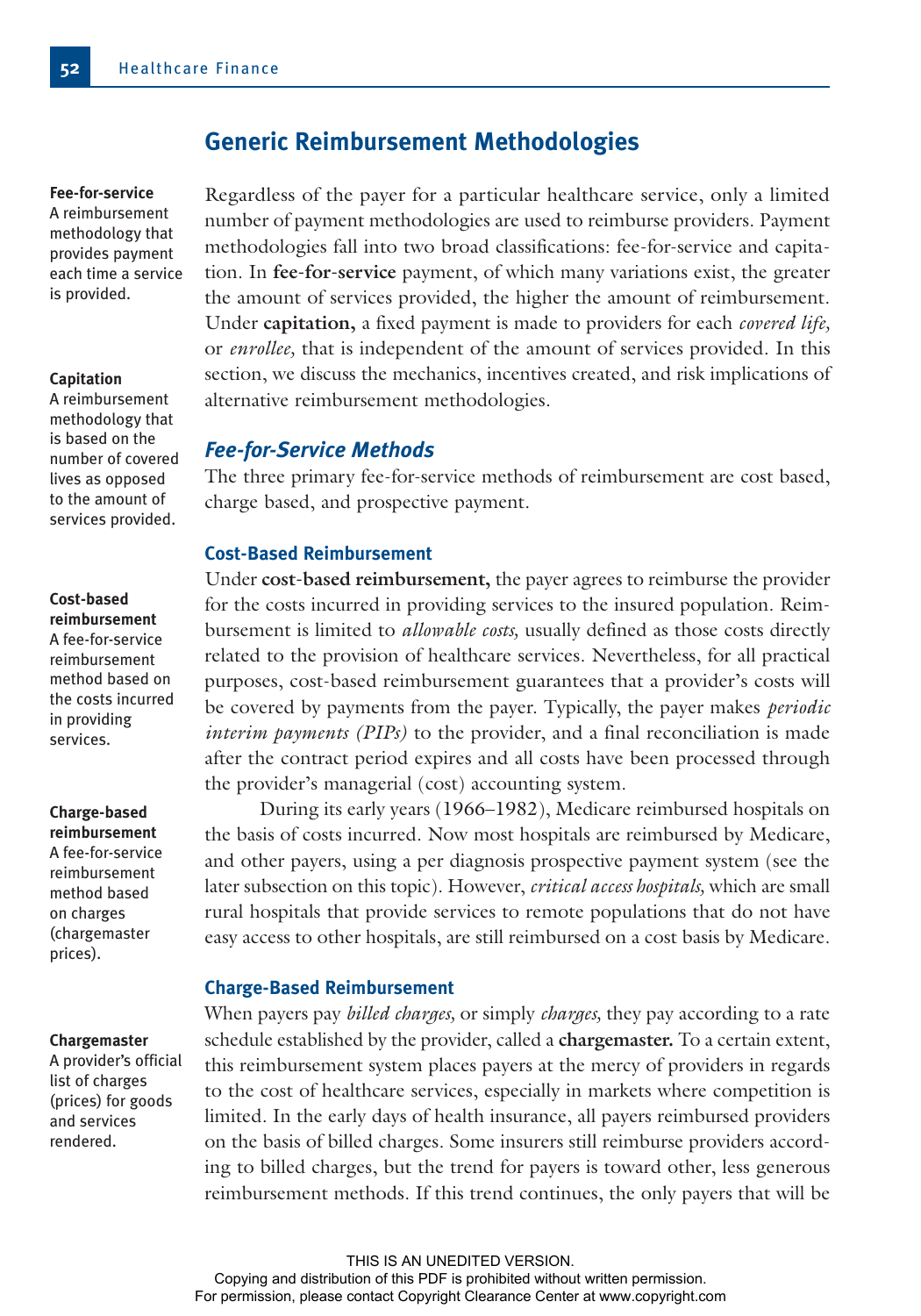expected to pay billed charges are self-pay, or private-pay, patients. Even then, low-income patients often are billed at rates less than charges.

Some payers that historically have reimbursed providers on the basis of billed charges now pay by *negotiated,* or *discounted, charges.* This is especially true for insurers that have established managed care plans. Additionally, many conventional insurers have bargaining power because of the large number of patients that they bring to a provider, so they can negotiate discounts from billed charges. Such discounts generally range from 20 to 50 percent, or even more, of billed charges. The effect of these discounts is to create a system similar to hotel or airline pricing, where there are listed rates (chargemaster prices for providers, and rack rates or full fares for hotels and airlines) that few people pay.

## **Prospective payment**

In a **prospective payment** system, the rates paid by payers are established by the payer before the services are provided. Furthermore, payments are not directly related to either costs or chargemaster rates. Here are some common units of payment used in prospective payment systems:

- **Per procedure.** Under *per procedure* reimbursement, a separate payment is made for each procedure performed on a patient. Because of the high administrative costs associated with this method when applied to complex diagnoses, per procedure reimbursement is more commonly used in outpatient than in inpatient settings.
- **Per diagnosis.** In the *per diagnosis* reimbursement method, the provider is paid a rate that depends on the patient's diagnosis. Diagnoses that require higher resource utilization, and hence are more costly to treat, have higher reimbursement rates. Medicare pioneered this basis of payment in its *diagnosis-related group (DRG)* system, which it first used for hospital inpatient reimbursement in 1983.
- **Per day (per diem).** If reimbursement is based on a **per diem payment,** the provider is paid a fixed amount for each day that service is provided, regardless of the nature of the service. Note that per diem rates, which are applicable only to inpatient settings, can be *stratified.* For example, a hospital may be paid one rate for a medical/surgical day, a higher rate for a critical care unit day, and yet a different rate for an obstetrics day. Stratified per diems recognize that providers incur widely different daily costs for providing different types of care.
- **Bundled.** Under **bundled payment,** payers make a single prospective payment that covers all services delivered in a single episode, whether the services are rendered by a single provider or by multiple providers. For example, a bundled payment may be made for all obstetric services

#### **Prospective payment**

A fee-for-service reimbursement method that is established beforehand by the third-party payer and, in theory, not related to costs or charges.

#### **Per diem payment**

A fee-for-service reimbursement method that pays a set amount for each inpatient day.

#### **Bundled (global) payment**

The fee-for-service payment of a single amount for the complete set of services required to treat a single episode.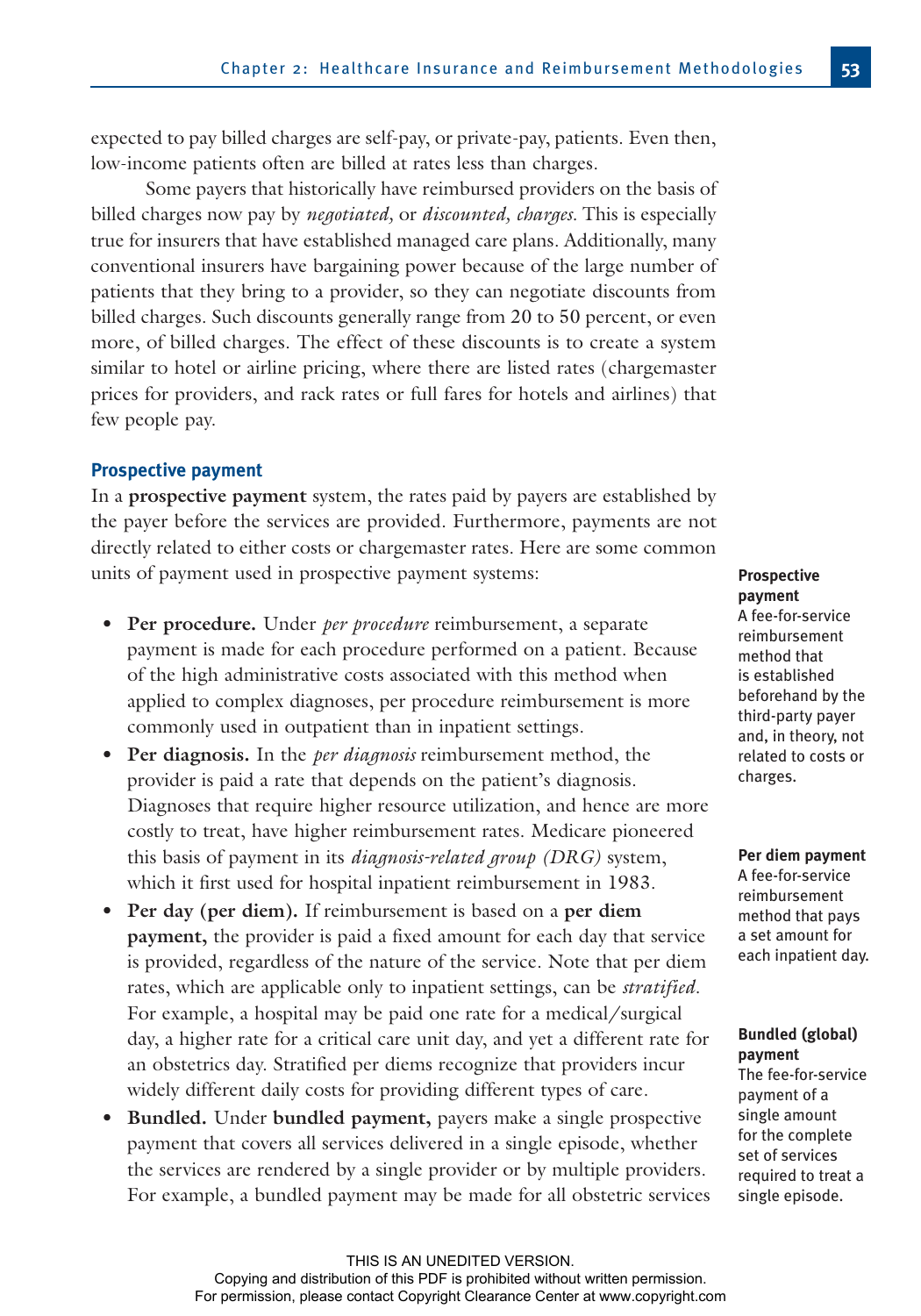## **For Your Consideration**

#### Creating the Proper Provider Incentives

An article in the *Wall Street Journal* (February 18, 2015, page A1) describes how one patient in a Kindred Healthcare long-term care hospital was discharged after 23 days of treatment for complications from a previous knee surgery. According to family members, the timing of his release did not appear to be related to any improvement in his medical condition. However, it did result in a higher reimbursement that the hospital received for his stay.

According to billing documents, Kindred collected \$35,887.79 from Medicare for his treatment, the maximum amount it could earn for treating patients with his condition. Under Medicare's reimbursement rules, if the patient had left the hospital one day earlier, Kindred would have received a per diem rate that would have resulted in a total payment of roughly \$20,000. If he had stayed longer than 23 days, the hospital likely would not have received any additional reimbursement other than the \$35,887.79 single payment for an "extended" stay.

What do you think? What incentives are created for providers under the reimbursement method used by Medicare for long-term (as opposed to acute care) hospitals? Can you think of a payment system that would encourage longterm care hospitals to discharge patients at the appropriate time?

associated with a pregnancy provided by a single physician, including all prenatal and postnatal visits as well as the delivery. For another example, a bundled payment may be made for all physician and hospital services associated with a cardiac bypass operation. Finally, note that, at the extreme, a bundled payment may cover an entire population. In this situation, the payment becomes a *global payment,* which, in effect, is a capitation payment as described in the next section.

#### *Capitation*

Up to this point, the prospective payment methods presented have been fee-for-service methods—that is, providers are reimbursed on the basis of the amount of services provided. The service may be defined as a visit, a diagnosis, a hospital day, an episode, or in some other manner, but the key feature is that the more services that are performed, the greater the reimbursement amount. *Capitation,* although a form of prospective payment, is an entirely different approach to reimbursement and hence deserves to be treated as a separate category. Under capitated reimbursement, the provider is paid a fixed amount per covered life per period (usually a month) regardless of the

amount of services provided. For example, a primary care physician might be paid \$15 per member per month for handling 100 members of an HMO plan.

Capitation payment, which is used primarily by managed care plans, dramatically changes the financial environment of healthcare providers. It has implications for financial accounting, managerial accounting, and financial management. Discussion of how capitation, as opposed to fee-for-service reimbursement, affects healthcare finance is provided throughout the remainder of this book.

**SELF-TEST QUESTIONS**

- 1. Briefly explain the following payment methods:
	- Cost based

#### THIS IS AN UNEDITED VERSION.

Copying and distribution of this PDF is prohibited without written permission. For permission, please contact Copyright Clearance Center at www.copyright.com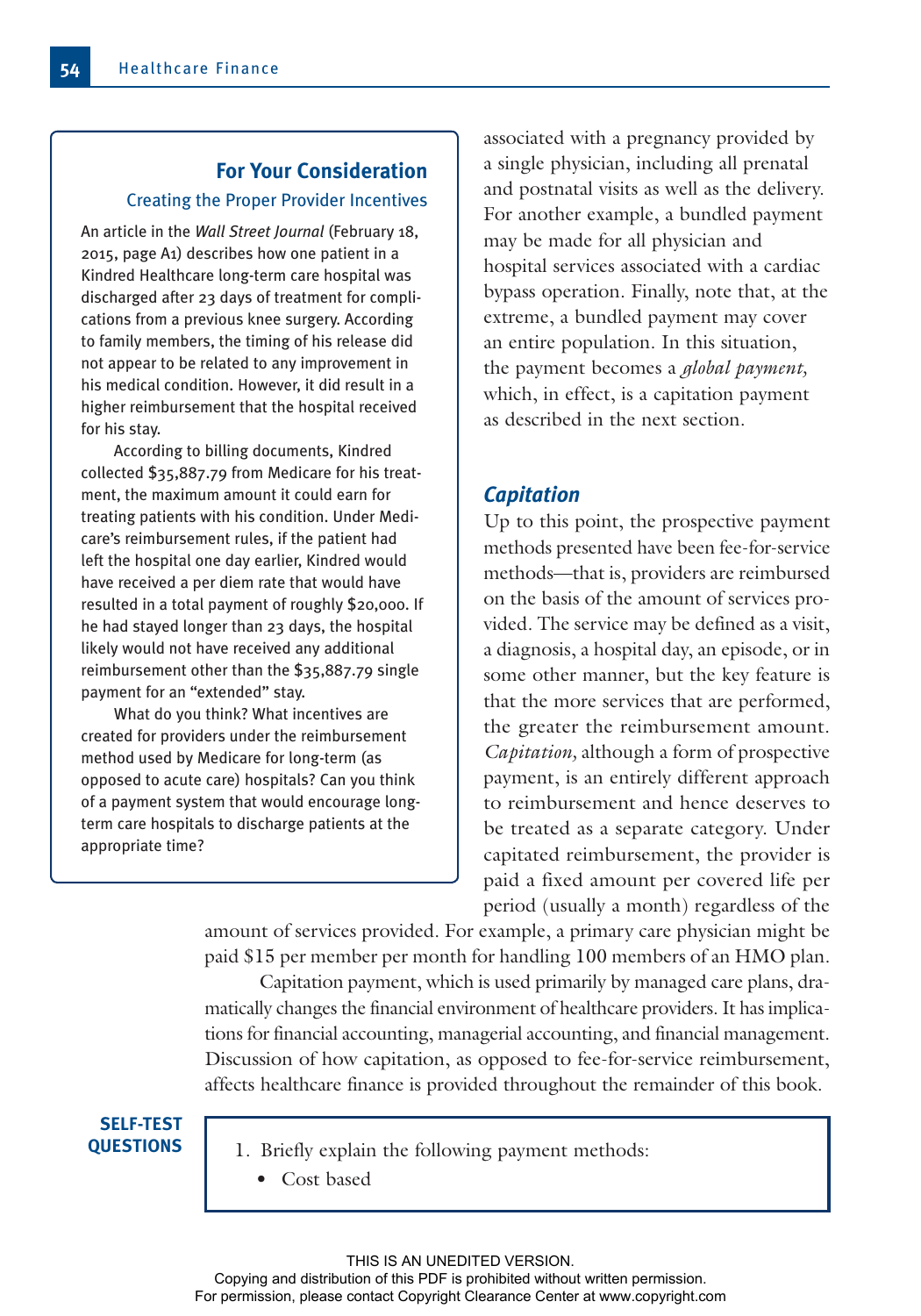- Charge based and discounted charges
- Per procedure
- Per diagnosis
- Per diem
- Bundled
- **Capitation**
- 2. What is the major difference between fee-for-service reimbursement and capitation?

## **Provider Incentives Under Alternative Reimbursement Methodologies**

Providers, like individuals and businesses, react to the incentives created by the financial environment. For example, individuals can deduct mortgage interest from income for tax purposes, but they cannot deduct interest payments on personal loans. Loan companies have responded by offering home equity loans that are a type of second mortgage. The intent is not that such loans would always be used to finance home ownership, as the tax laws assumed, but that the funds could be used for other purposes, including paying for vacations and purchasing cars or appliances. In this situation, tax laws created incentives for consumers to have mortgage debt rather than personal debt, and the mortgage loan industry responded accordingly.

In the same vein, it is interesting to examine the incentives that alternative reimbursement methods have on provider behavior. Under cost-based reimbursement, providers are given a "blank check" in regards to acquiring facilities and equipment and incurring operating costs. If payers reimburse providers for all costs, the incentive is to incur costs. Facilities will be lavish and conveniently located, and staff will be available to ensure that patients are given "deluxe" treatment. Furthermore, as in billed charges reimbursement, services that may not truly be required will be provided because more services lead to higher costs and hence lead to higher revenues.

Under charge-based reimbursement, providers have the incentive to set high charge rates, which lead to high revenues. However, in competitive markets, there will be a constraint on how high providers can go. But, to the extent that insurers, rather than patients, are footing the bill, there is often considerable leeway in setting charges. Because billed charges is a fee-forservice type of reimbursement in which more services result in higher revenue, a strong incentive exists to provide the highest possible amount of services. In essence, providers can increase utilization, and hence revenues, by *churning*—creating more visits, ordering more tests, extending inpatient stays, and

#### THIS IS AN UNEDITED VERSION. Copying and distribution of this PDF is prohibited without written permission.

For permission, please contact Copyright Clearance Center at www.copyright.com

## **SELF-TEST QUESTIONS**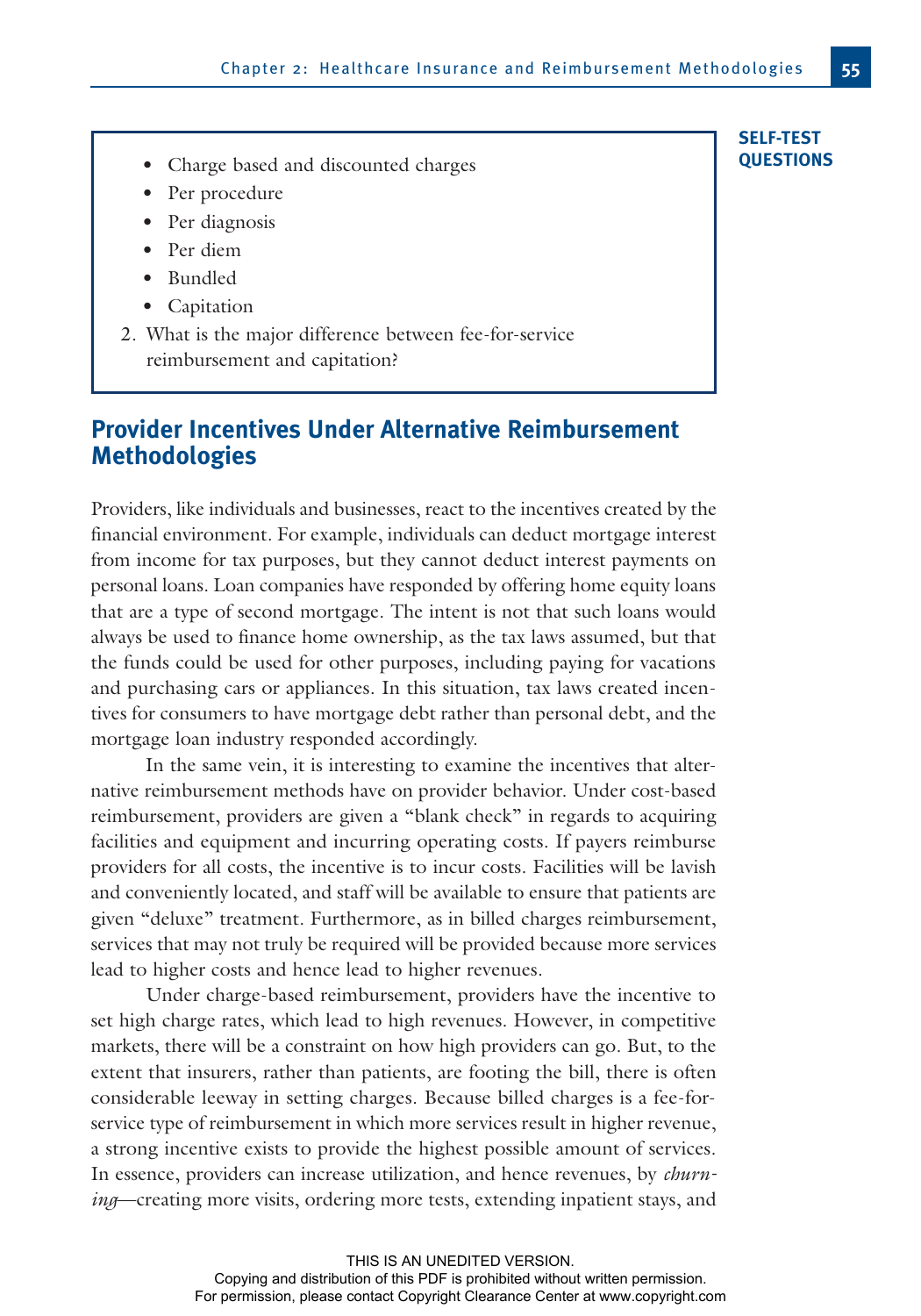so on. Charge-based reimbursement does encourage providers to contain costs because (1) the spread between charges and costs represents profits, and the more the better, and (2) lower costs can lead to lower charges, which can increase volume. Still, the incentive to contain costs is weak because charges can be increased more easily than costs can be reduced. Note, however, that discounted charge reimbursement places additional pressure on profitability and hence increases the incentive for providers to lower costs.

Under prospective payment reimbursement, provider incentives are

## **For Your Consideration** Value-Based Purchasing

Value-based purchasing rests on the concept that buyers of healthcare services should hold providers accountable for quality of care as well as costs. In April 2011, HHS launched the Hospital Value-Based Purchasing program, which marks the beginning of a historic change in how Medicare pays healthcare providers. For the first time, 3,500 hospitals across the country are being paid for inpatient acute care services based on care quality, not just the quantity of the services provided.

"Changing the way we pay hospitals will improve the quality of care for seniors and save money for all of us," said former HHS Secretary Kathleen Sebelius. "Under this initiative, Medicare will reward hospitals that provide high-quality care and keep their patients healthy. It's an important part of our work to improve the health of our nation and drive down costs. As hospitals work to improve quality, all patients—not just Medicare patients—will benefit." The initial measures to determine quality focus on how closely hospitals follow best clinical practices and how well hospitals enhance patients' care experiences. The better a hospital does on its quality measures, the greater the reward it will receive from Medicare.

What do you think? Should providers be reimbursed based on quality of care? How should "quality" be measured? Should the additional reimbursement to high-quality providers be obtained by reductions in reimbursement to lowquality providers?

altered. First, under per procedure reimbursement, the profitability of individual procedures varies depending on the relationship between the actual costs incurred and the payment for that procedure. Providers, usually physicians, have the incentive to perform procedures that have the highest profit potential. Furthermore, the more procedures the better, because each procedure typically generates additional profit. The incentives under per diagnosis reimbursement are similar. Providers, usually hospitals, will seek patients with those diagnoses that have the greatest profit potential and discourage (or even discontinue) those services that have the least potential. Furthermore, to the extent that providers have some flexibility in selecting procedures (or assigning diagnoses) to patients, an incentive exists to *up code* procedures (or diagnoses) to ones that provide the greatest reimbursement.

In all prospective payment methods, providers have the incentive to reduce costs because the amount of reimbursement is fixed and independent of the costs actually incurred. For example, when hospitals are paid under per diagnosis reimbursement, they have the incentive to reduce length of stay and hence costs. Note, however, when per diem reimbursement is used, hospitals have an incentive to increase length of stay. Because the early days of a hospitalization typically are more costly than the later days, the later days are more profitable. However,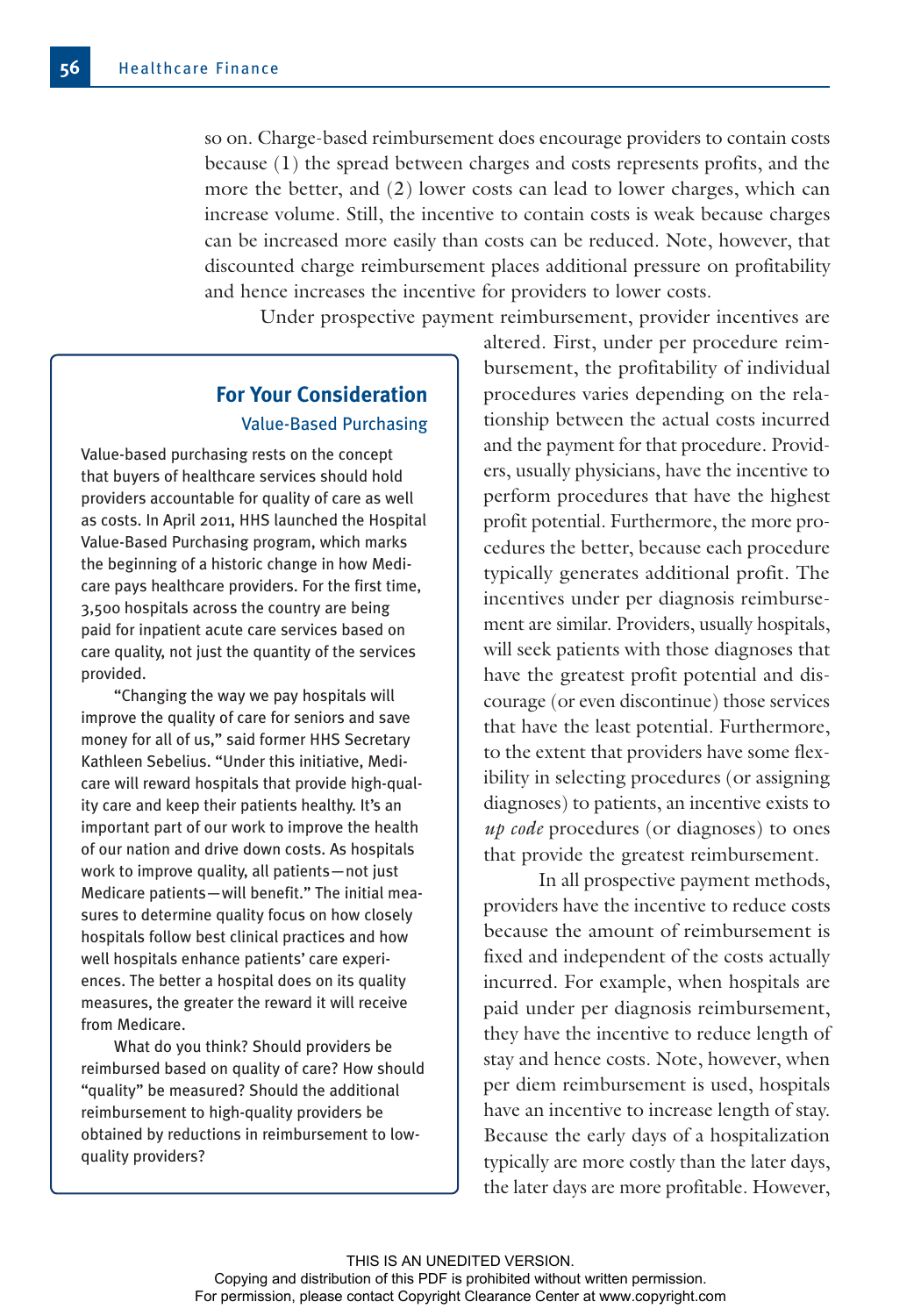as mentioned previously, hospitals have the incentive to reduce costs during each day of a patient stay.

Under bundled pricing, providers do not have the opportunity to be reimbursed for a series of separate services, which is called *unbundling.* For example, a physician's treatment of a fracture could be bundled, and hence billed as one episode, or it could be unbundled with separate bills submitted for diagnosis, x-rays, setting the fracture, removing the cast, and so on. The rationale for unbundling is usually to provide more detailed records of treatments rendered, but often the result is higher total charges for the parts than would be charged for the entire package. Also, bundled pricing, when applied to multiple providers for a single episode of care, forces involved providers (e.g., physicians and a hospital) to jointly offer the most cost-effective treatment. Such a joint view of cost containment may be more effective than each provider separately attempting to minimize its treatment costs because lowering costs in one phase of treatment could increase costs in another.

Finally, capitation reimbursement totally changes the playing field by completely reversing the actions that providers must take to ensure financial success. Under all fee-for-service methods, the key to provider success is to work harder, increase utilization, and hence increase profits; under capitation, the key to profitability is to work smarter and decrease utilization. As with prospective payment, capitated providers have the incentive to reduce costs, but now they also have the incentive to reduce utilization. Thus, only those procedures that are truly medically necessary should be performed, and treatment should take place in the lowest-cost setting that can provide the appropriate quality of care. Furthermore, providers have the incentive to promote health, rather than just treat illness and injury, because a healthier population consumes fewer healthcare services.

1. What are the provider incentives created under fee-for-service reimbursement? Under capitation?

## **Medical Coding: The Foundation of Fee-for-Service Reimbursement**

**Medical coding,** or medical classification, is the process of transforming descriptions of medical diagnoses and procedures into code numbers that can be universally recognized and interpreted. The diagnoses and procedures are usually taken from a variety of sources within the medical record, such as doctor's notes, laboratory results, and radiological tests. In practice, the basis for most fee-for-service reimbursement is the patient's diagnosis (in the

## **Medical coding**

The process of transforming medical diagnoses and procedures into universally recognized numerical codes.

#### **SELF-TEST QUESTIONS**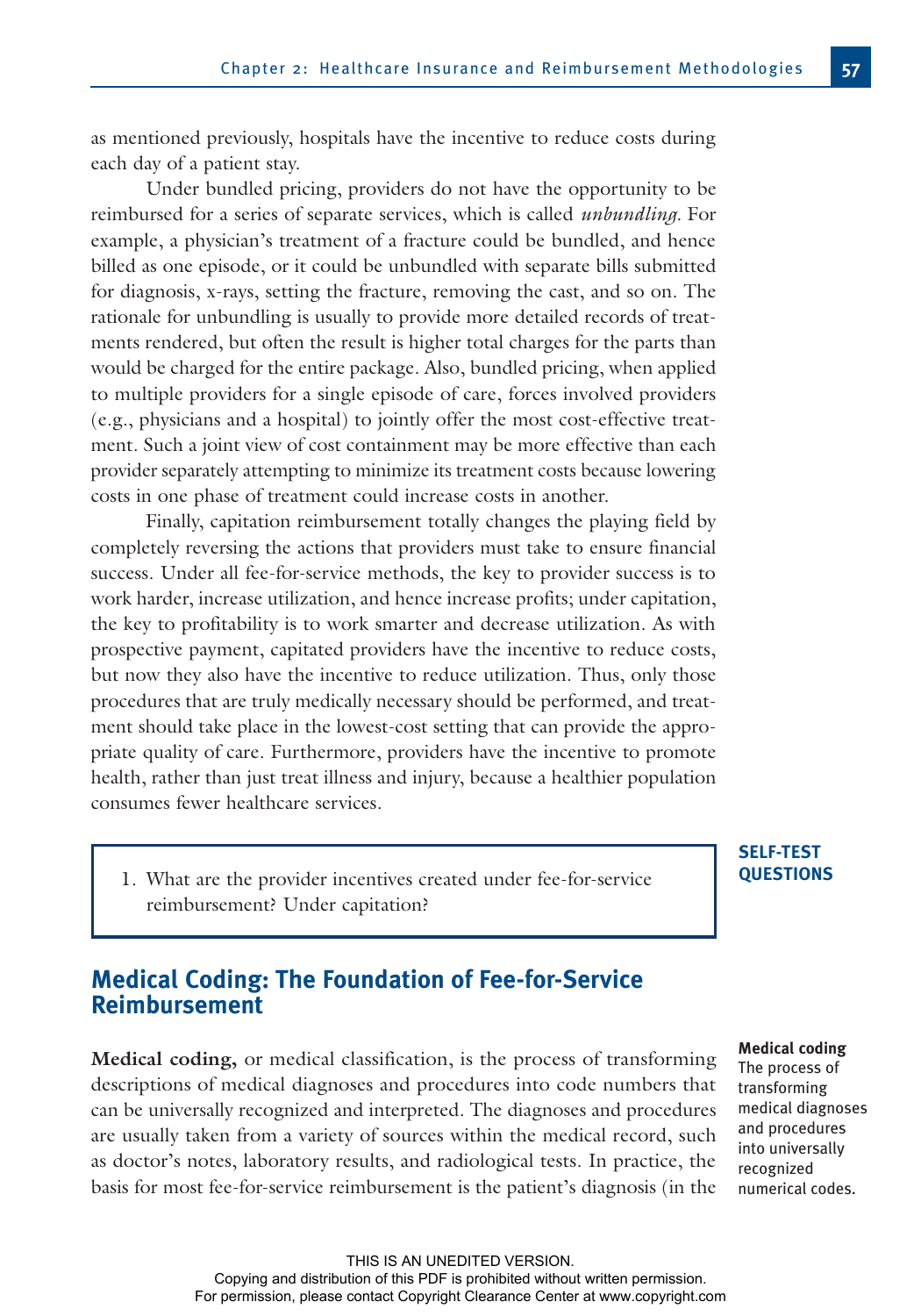case of inpatient settings) or the procedures performed on the patient (in the case of outpatient settings). Thus, a brief background on clinical coding will enhance your understanding of the reimbursement process.

The **International Classification of Diseases** (most commonly known by the abbreviation ICD) is the standard for designating diseases plus a wide variety of signs, symptoms, and external causes of injury. Published by the World Health Organization, **ICD codes** are used internationally to record many types of health events, including hospital inpatient stays and death certificates. (ICD codes were first used in 1893 to report death statistics.)

The codes are periodically revised; the most recent version is ICD-10. However, US hospitals are still using a modified version of the ninth revision, called *ICD-9-CM,* where *CM* stands for *Clinical Modification.* The ICD-9 codes consist of three, four, or five digits. The first three digits denote the disease category, and the fourth and fifth digits provide additional information. For example, code 410 describes an acute myocardial infarction (heart attack), while code 410.1 is an attack involving the anterior wall of the heart. (However, it is expected that conversion to ICD-10 codes will occur October 1, 2015. The conversion process is consuming and costly because there are more than five times as many individual codes in ICD-10 as in ICD-9. Of course, the information provided by the new code set will be more detailed and complete.)

In practice, the application of ICD codes to diagnoses is complicated and technical. Hospital coders have to understand the coding system and the medical terminology and abbreviations used by clinicians. Because of this complexity, and because proper coding can mean higher reimbursement from third-party payers, ICD coders require a great deal of training and experience to be most effective.

## *Procedure Codes*

**Current Procedural Terminology (CPT) codes** Codes applied to medical, surgical, and diagnostic procedures.

While ICD codes are used to specify diseases, **Current Procedural Terminology (CPT) codes** are used to specify medical procedures (treatments). *CPT codes* were developed and are copyrighted by the American Medical Association. The purpose of CPT is to create a uniform language (set of descriptive terms and codes) that accurately describes medical, surgical, and diagnostic procedures. CPT and its corresponding codes are revised periodically to reflect current trends in clinical treatments. To increase standardization and the use of electronic health records, federal law requires that physicians and other clinical providers, including laboratory and diagnostic services, use CPT for the coding and transfer of healthcare information. (The same law also requires that ICD codes be used for hospital inpatient services.)

*Diagnosis Codes* **International Classification of Diseases (ICD)** 

**codes** Numerical codes for designating diseases plus a variety of signs, symptoms, and external causes of injury.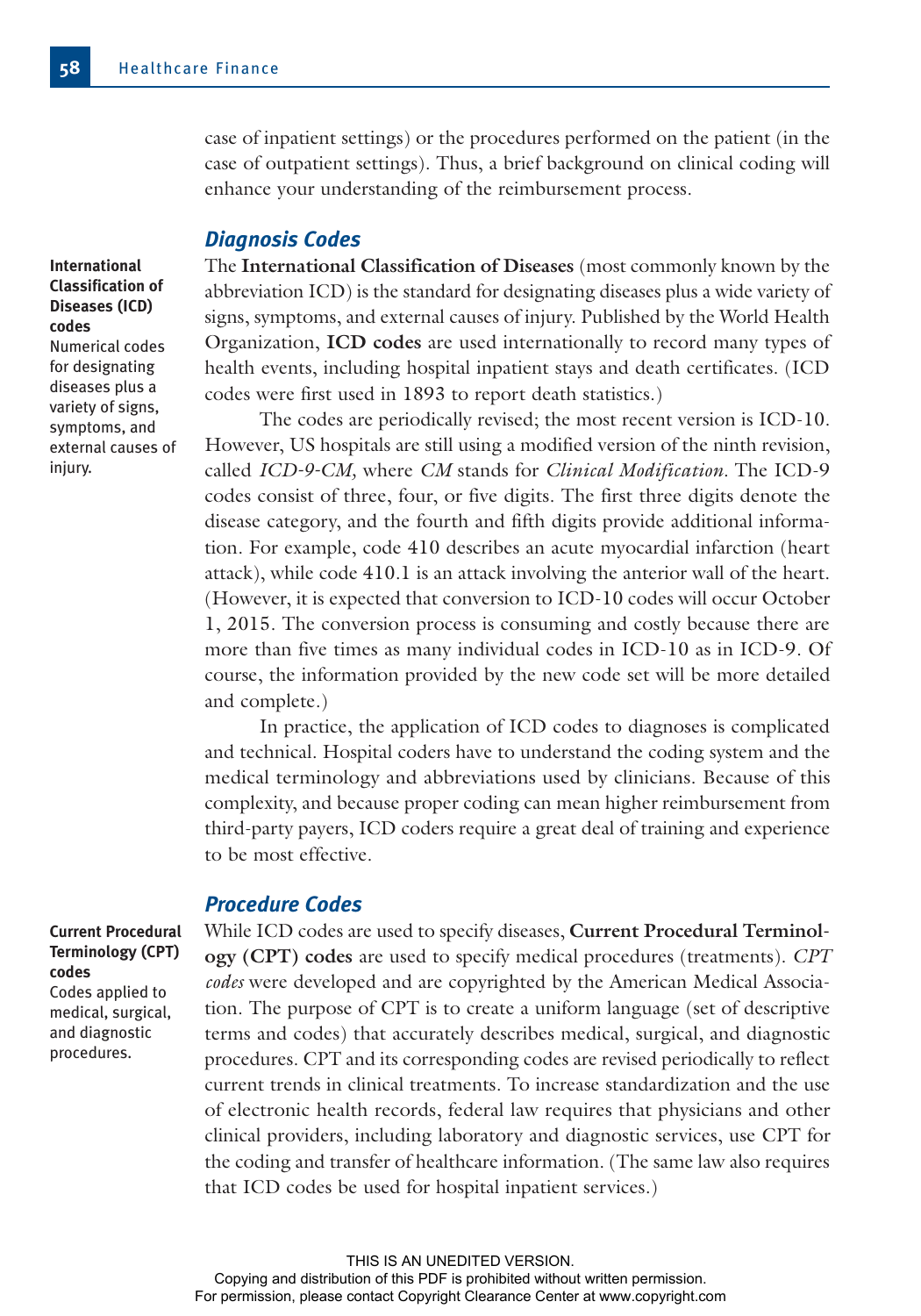To illustrate CPT codes, there are ten codes for physician office visits. Five of the codes apply to new patients, while the other five apply to established patients (repeat visits). The differences among the five codes in each category are based on the complexity of the visit, as indicated by three components: (1) extent of patient history review, (2) extent of examination, and (3) difficulty of medical decision making. For repeat patients, the least complex (typically shortest) office visit is coded 99211, while the most complex (typically longest) is coded 99215.

Because government payers (Medicare and Medicaid) as well as other insurers require additional information from providers beyond that contained in CPT codes, an enhanced version called the **Healthcare Common Procedure Coding System (HCPCS,** commonly pronounced "hick picks") was developed. This system expands the set of CPT codes to include nonphysician services and durable medical equipment such as ambulance services and prosthetic devices.

Although CPT and HCPCS codes are not as complex as the ICD codes, coders still must have a high level of training and experience to use them correctly. As in ICD coding, correct CPT coding ensures correct reimbursement. Coding is so important that many businesses offer services, such as books, software, education, and consulting, to hospitals and medical practices to improve coding efficiency.

- 1. Briefly describe the coding system used in hospitals (ICD codes) and medical practices (CPT codes).
- 2. What is the link between coding and reimbursement?

## **Specific Reimbursement Methods**

There are many specific reimbursement methods in use today. Typically, the methods differ from one insurer to another. In addition, insurers use different methods for different types of providers and services, such as hospitals versus physicians or even hospital inpatients versus outpatients. In this section, we discuss the specific methods used by Medicare to reimburse hospitals for inpatient services and physicians for all services. We discuss other specific reimbursement methods used by Medicare in the chapter supplement.

## *Hospital Inpatient Services*

The Medicare **inpatient prospective payment system (IPPS)** is a prospective payment methodology based on an inpatient's diagnosis at discharge. It starts with two national base payment rates (operating and capital expenses), which **Healthcare Common Procedure Coding System (HCPCS)** A medical coding system that expands the CPT codes to include nonphysician services and durable medical equipment.

### **SELF-TEST QUESTIONS**

**Inpatient prospective payment system (IPPS)** The method, based on diagnosis, that Medicare uses to reimburse providers for inpatient services.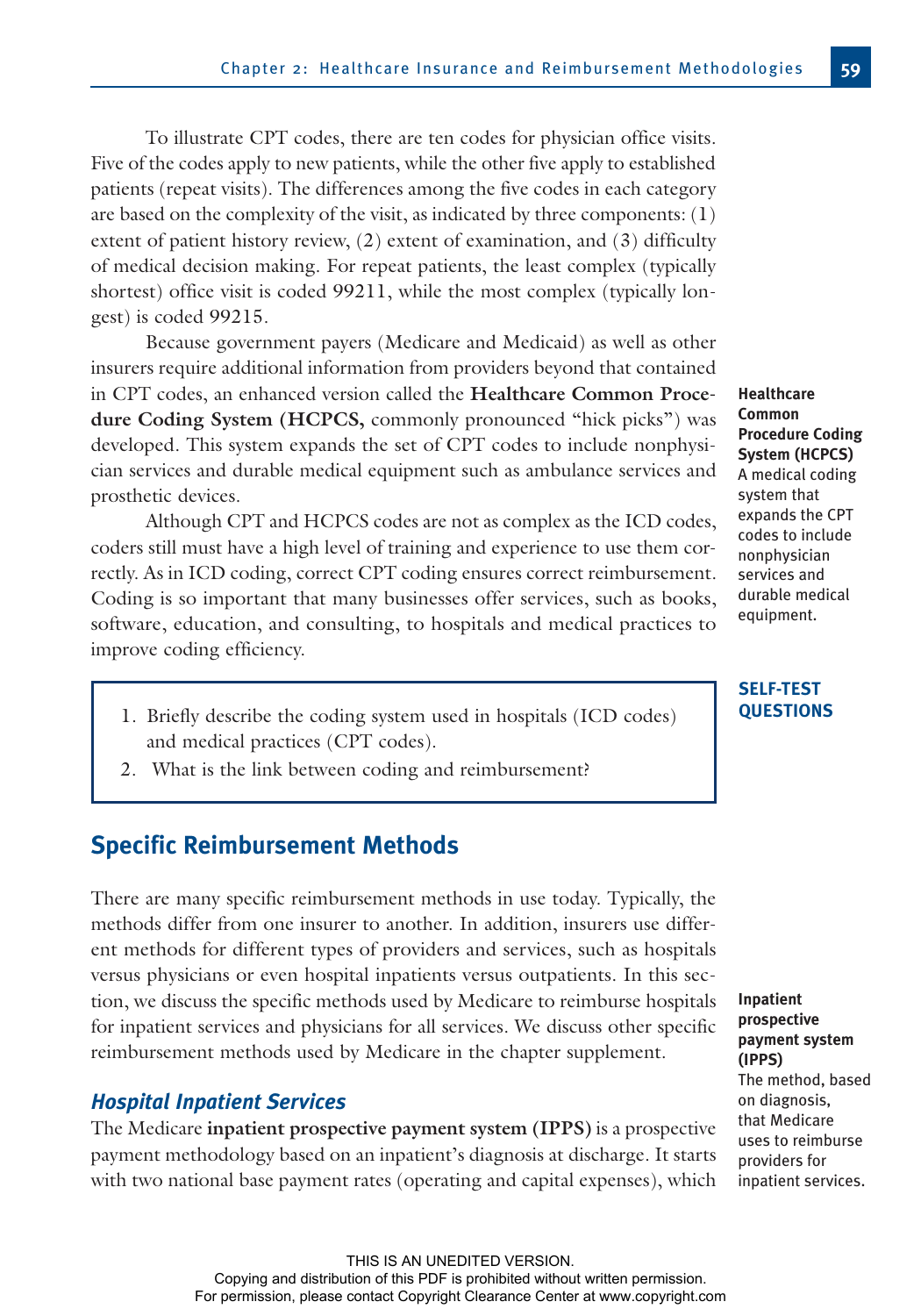are then adjusted to account for two factors that affect the costs of providing care: (1) the patient's condition and treatment and (2) market conditions in the facility's geographic location (Exhibit 2.1).

Discharges are assigned to one of 751 *Medicare severity diagnosis-related groups (MS–DRGs),* which designate the diagnoses of patients with similar clinical problems and, hence, who are expected to consume similar amounts of hospital resources. Each MS–DRG has a relative weight that reflects the expected cost of inpatients in that group. The payment rates for MS–DRGs in each local market are determined by adjusting the base payment rates to reflect the local input price level and then multiplying them by the relative weight for each MS–DRG. The operating and capital payment rates are increased for facilities that operate an approved resident training program or that treat a



*Note:* MS–DRG (Medicare severity diagnosis-related group), LOS (length of stay), IPPS (inpatient prospective payment system). Capital payments are determined by a similar system. \* Transfer policy for cases discharged to post-acute care settings applies for cases in 275 selected MS–DRGs.

\*\* Additional payment made for certain rural hospitals.

*Source*: Reprinted from MedPAC. 2014. "Hospital Acute Inpatient Services Payment System." Figure 1. Revised October. www.medpac.gov/documents/payment-basics/hospital-acuteinpatient-services-payment-system-14.pdf?sfvrsn=0.

#### THIS IS AN UNEDITED VERSION.

Copying and distribution of this PDF is prohibited without written permission. For permission, please contact Copyright Clearance Center at www.copyright.com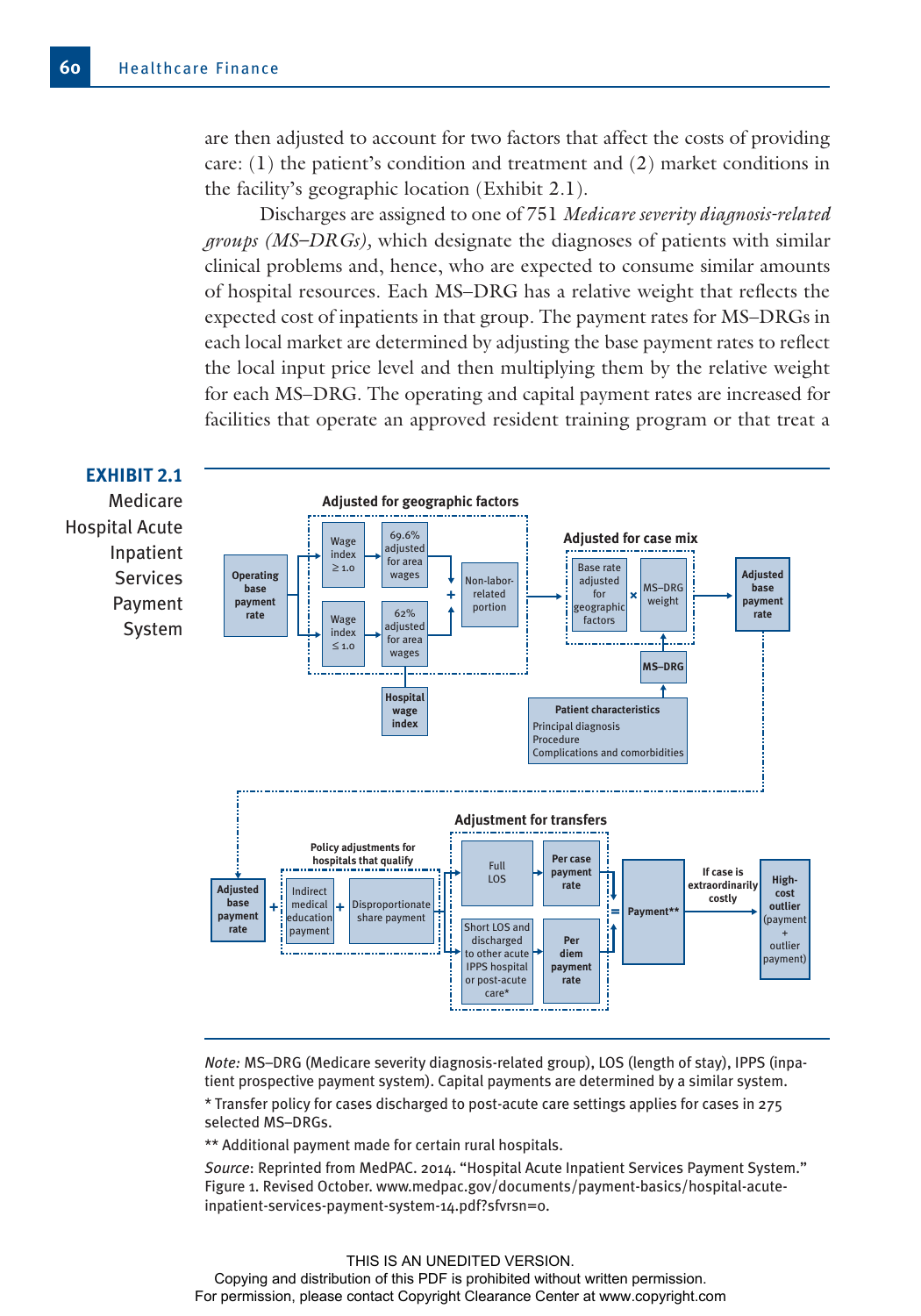disproportionate share of low-income patients. Rates are reduced for various transfer cases, and *outlier payments* are added for cases that are extraordinarily costly to protect providers from large financial losses due to unusually expensive cases. Both operating and capital payment rates are updated annually.

The IPPS rates are intended to cover the costs that reasonably efficient providers would incur in providing high-quality care. If the hospital is able to provide the services for less than the fixed reimbursement amount, it can keep the difference. Conversely, if a Medicare patient's treatment costs are

more than the reimbursement amount but do not meet the definition of an outlier, the hospital must bear the loss.

## *Physician Services*

Medicare pays for physician services using a *resource-based relative value scale (RBRVS)* system. In the RBRVS system, payments for services are determined by the resource costs needed to provide them as measured by weights called **relative value units (RVUs)**. RVUs consist of three components: (1) a work RVU, which includes the skill level and training required along with the intensity and time required for the service; (2) a practice expense RVU, which includes equipment and supplies costs as well as office support costs, including labor; and (3) a malpractice expense RVU, which accounts for the relative risk and cost of potential malpractice claims. To illustrate, the (total) RVU is 0.52 for a minimal office visit, 1.32 for an average office visit, and 3.06 for a comprehensive office visit. Furthermore, the average office visit RVU is composed of a work RVU of 0.67, a practice expense RVU of 0.62, and a malpractice expense RVU of 0.03.

The RVU values then are adjusted to reflect variations in local input prices, and the total is multiplied by a standard dollar value—called the conversion factor—to arrive at the payment amount. Medicare's payment rates may also be adjusted to reflect

## **Industry Practice** Using RVUs for Physician Compensation

Traditionally, there have been a number of ways of estimating physician productivity when tying compensation to performance. For many years, productivity was measured by volume-based metrics such as number of patients seen or amount of revenue billed. Today, however, physician productivity measures and compensation models are rapidly moving toward models based on relative value units (RVUs).

Work RVUs, which are one of three components of RVUs, measure the relative level of time, skill, training, and intensity required of a physician to provide a given service. As such, they are a good proxy for the training required and volume of work expended by a physician in treating patients. A routine well-patient visit, for example, would be assigned a lower RVU than an invasive surgical procedure would. Given this relative scale, a physician seeing two or three complex or high-acuity patients per day could accumulate more RVUs than a physician seeing ten or more low-acuity patients per day. Thus, the nature of the work, rather than number of patients or billings, is being measured and hence used for compensation levels.

According to the Medical Group Management Association (MGMA), well over half of all physicians are compensated, at least in part, on the basis of productivity as measured by work RVUs. Usually, work RVUs are combined with other productivity and quality measures in determining productivity and compensation, but there is little doubt that they have the dominant role.

#### **Relative value unit (RVU)**

A relative weight that indicates the amount of physician work, practice expenses, and liability costs associated with a particular service.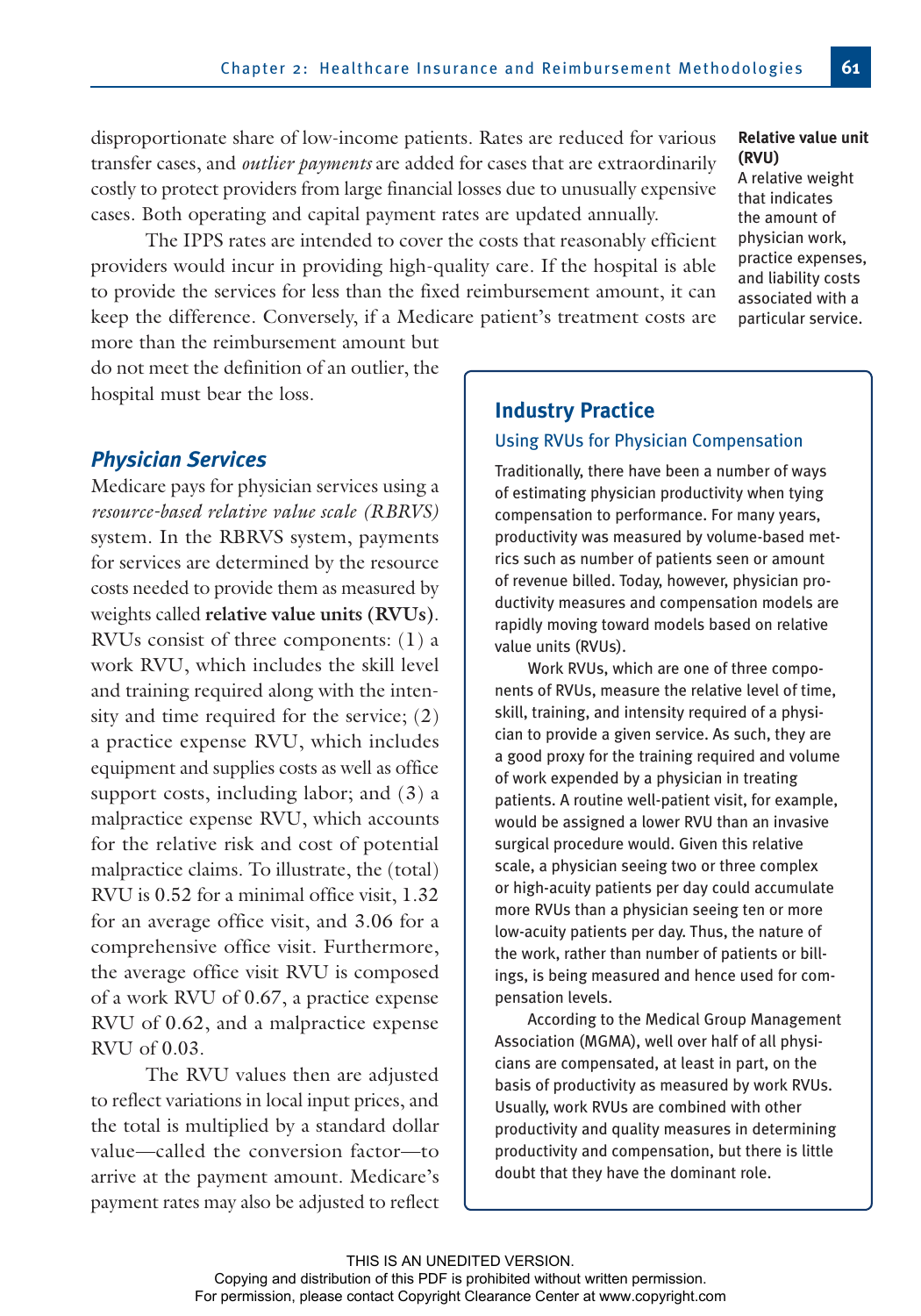provider characteristics, geographic designations, and other factors. The provider is paid the final amount, less any beneficiary coinsurance (Exhibit 2.2).

#### **SELF-TEST QUESTIONS**

- 1. Briefly describe the method used by Medicare to reimburse for inpatient services.
- 2. Explain the method used by Medicare to reimburse for physician services.

## **Healthcare Reform and Reimbursement Methods**

In addition to improving healthcare delivery through focusing on access and quality, the ACA has significantly changed the way providers are reimbursed. The key reforms include a move from a fee-for-service model to a prospective payment model, which may include bundled payments or capitation. These new payment methods aim to move reimbursement from that based on the amount of services provided (volume) to that based on value and better outcomes.



*Note:* RVU (relative value unit), GPCI (geographic practice cost index), PE (practice expense), PLI (professional liability insurance), HPSA (health professional shortage area). This figure depicts Medicare payments only. The fee schedule lists separate PE RVUs for facility and nonfacility settings. Fee schedule payments are reduced when specified nonphysician practitioners bill Medicare separately, but not when services are provided "incident to" a physician.

*Source:* Reprinted from MedPAC. 2014. "Physician and Other Health Professionals Payment System." Figure 1. Revised October. http://medpac.gov/documents/payment-basics/physicianand-other-healthprofessionalspayment-system-14.pdf?sfvrsn=0.

THIS IS AN UNEDITED VERSION. Copying and distribution of this PDF is prohibited without written permission. For permission, please contact Copyright Clearance Center at www.copyright.com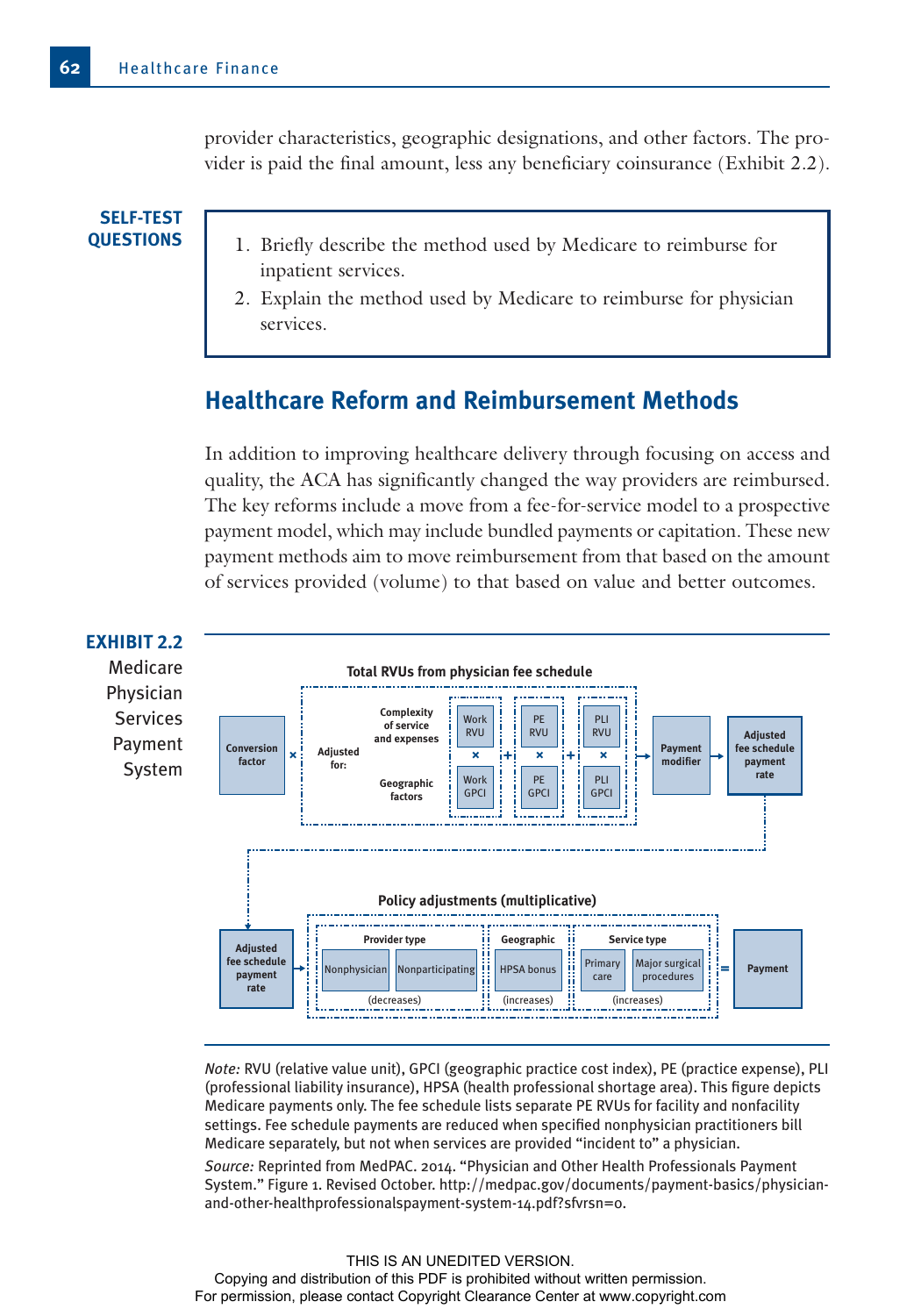The new payment methods are specifically designed to accomplish the following:

- Encourage providers to deliver care in a high-quality, cost-efficient manner
- Support coordination of care among multiple providers
- Adopt evidence-based care standards and protocols that result in the best outcomes for patients
- Provide accountability and transparency
- Discourage overtreatment and medically unnecessary procedures
- Eliminate or reduce the occurrence of adverse events
- Discourage cost shifting

The sections that follow describe a few of the important implications for provider payments.

## *Value-Based Purchasing*

**Value-based purchasing (VBP)** is a Medicare initiative that rewards acute care hospitals with incentive payments for providing high-quality care to Medicare beneficiaries toward promoting better clinical outcomes for all hospitalized Medicare patients. The amounts of these payments are based on how closely the institution followed best clinical practices, how well it enhanced patients' care experiences, how well it achieved quality goals, and how much it improved on each measure compared to its performance during the baseline period. Note that some VBP programs are paired with shared savings programs (discussed later) to reward cost reduction as well as quality of care.

*Quality-Based Clinician Compensation*

In addition to VBP for hospitals, the ACA requires Medicare to factor quality into payments for physicians and most other clinicians. Quality-based compensation is part of Medicare's effort to shift medicine away from the volumebased focus, where clinicians are paid for each service regardless of quality. Clinicians can earn additional compensation based on the quality of care they provide to their patients. Bonuses and penalties are calculated on the basis of performance on quality measures, which vary by specialty. As with VBP programs for hospitals, quality-based clinician reimbursement programs can be paired with shared savings programs.

## *Shared Savings Programs*

*Shared savings* is an approach to reducing healthcare costs and, potentially, a mechanism for encouraging the creation of ACOs. Under shared savings, if a provider reduces total healthcare spending for its patients below the level

> THIS IS AN UNEDITED VERSION. Copying and distribution of this PDF is prohibited without written permission. For permission, please contact Copyright Clearance Center at www.copyright.com

**Value-based purchasing (VBP)** An approach to provider reimbursement that rewards quality of care rather than quantity of care.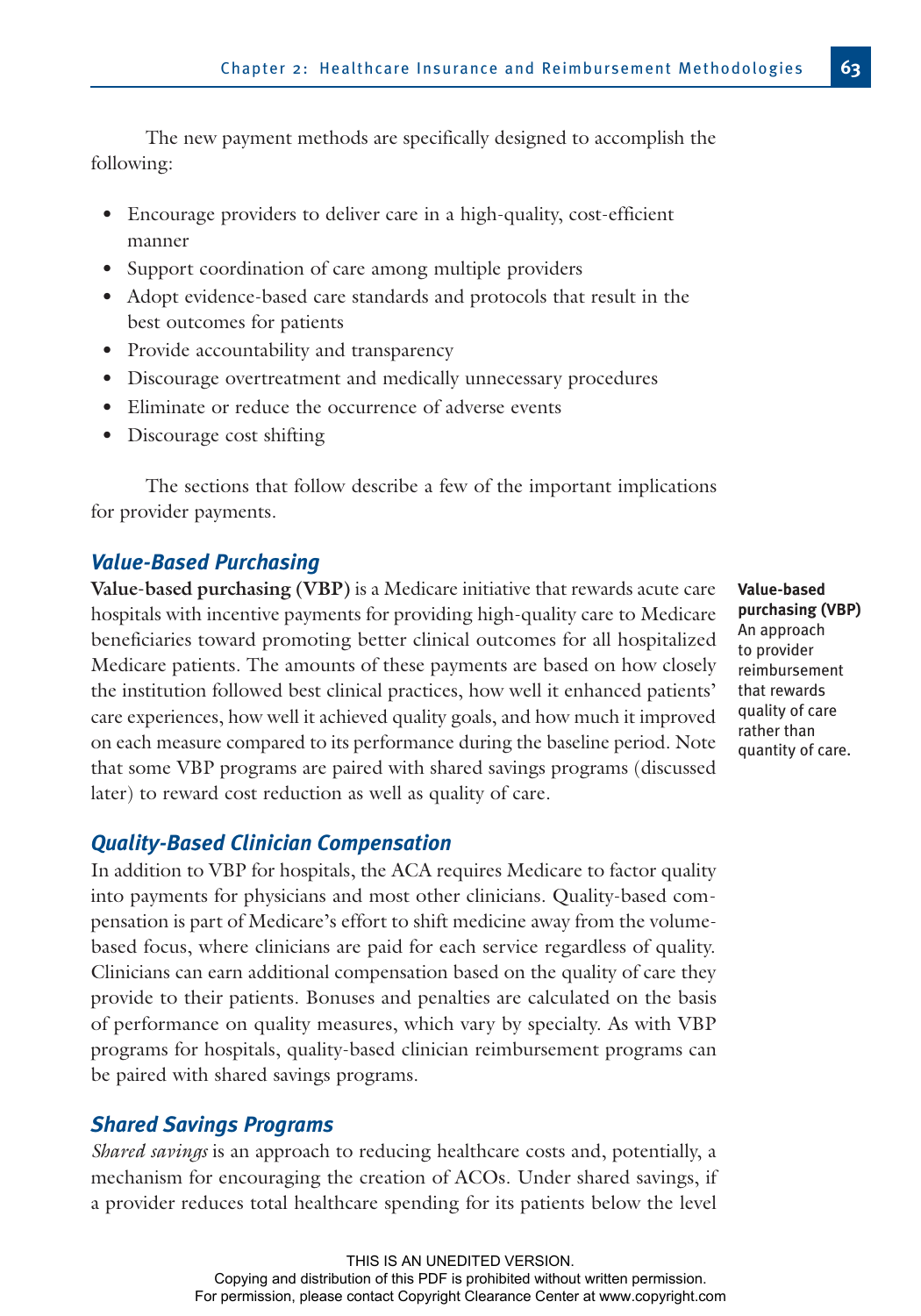that the payer expected, the provider is then rewarded with a portion of the savings. The benefits are twofold: (1) the payer spends less than it would otherwise, and (2) the provider gets more revenue than it expected. The savings can arise from the more efficient, cost-effective use of hospital or outpatient services that enhance quality, reduce costs over time, and improve outcomes. It can be applied to hospital episodes of care, including physician services, or to physician office care.

#### *New Bundled Payment Models*

Bundled payment models are a form of fee-for-service reimbursement in which a single sum covers all healthcare services related to a specific procedure. The objective of bundled payments is to promote more efficient use of resources and reward providers for improving the coordination, quality, and efficiency of care. If the cost of services is less than the bundled payment, the physicians and other providers retain the difference. But if the costs exceed the bundled payment, physicians and other providers are not compensated for the difference.

In some circumstances an ACO may receive the bundled payment and subsequently divide the payment among participating physicians and providers. In other situations, the payer may pay participating physicians and providers independently, but it may adjust each payment according to negotiated predefined rules to ensure that the total payments to all the providers do not exceed the total bundled payment amount. This type of reimbursement is called *virtual bundling*. For providers, the challenges of bundled payments include determining who owns the episode of care and the apportioning of the payment among the various providers.

## *Readmission Reduction Program*

With the passage of the ACA, Medicare now has the authority to penalize hospitals if they experience excessive readmission rates compared to expected levels of readmission. The readmissions are based on a 30-day readmission measure for heart attack, heart failure, and pneumonia.

#### *Hospital-Acquired Conditions*

In a relatively new initiative, hospitals will be penalized by Medicare for hospitalacquired conditions. Hospital-acquired conditions include bedsores, infections, complications from extended use of catheters, and injuries caused by falls. Hospitals will face a 1 percent reduction in Medicare inpatient payments for all discharges if they rank in the top 25 percent of hospital-acquired conditions for all hospitals in the previous year.

**SELF-TEST QUESTIONS**

1. Briefly describe the impact of the ACA on payments to providers.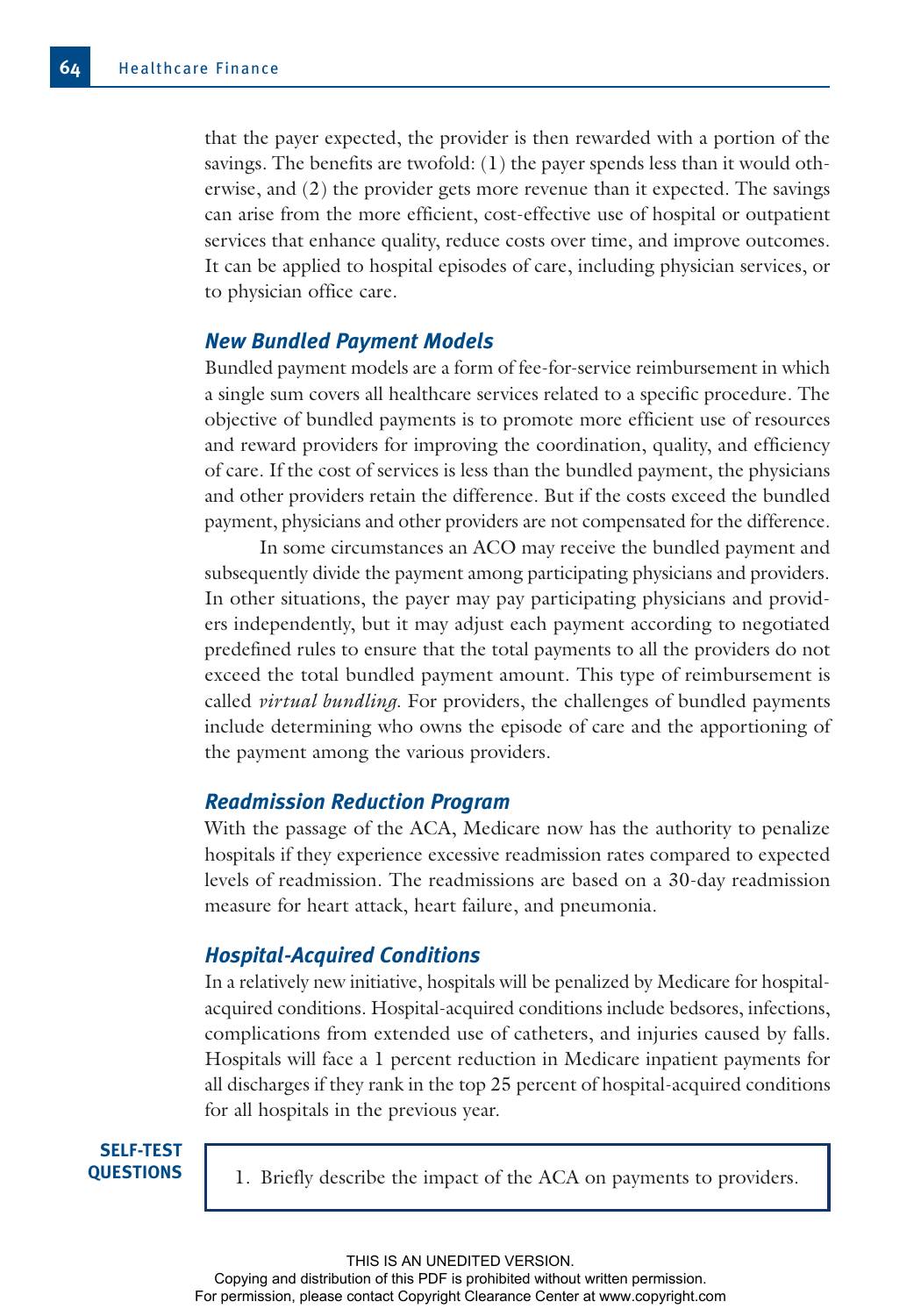## **Key Concepts**

This chapter covers important background material related to healthcare insurance and provider reimbursement. The key concepts of this chapter are as follows:

- Health insurance is widely used in the United States because individuals are risk averse and insurance firms can take advantage of the *law of large numbers*.
- Insurance is based on four key characteristics: (1) *pooling of losses,* (2) *payment for random losses,* (3) *risk transfer,* and (4) *indemnification*.
- *Adverse selection* occurs when individuals most likely to have claims purchase insurance, while those least likely to have claims do not.
- *Moral hazard* occurs when an insured individual purposely sustains a loss, as opposed to a random loss. In a health insurance setting, moral hazard is more subtle, producing such behaviors as seeking more services than needed and engaging in unhealthy behavior because the costs of the potential consequences are borne by the insurer.
- Most provider revenue is not obtained directly from patients but from healthcare insurers known collectively as *third-party payers*.
- Third-party payers are classified as *private insurers* (Blue Cross/ Blue Shield, commercial, and self-insurers) and *public insurers* (Medicare and Medicaid).
- *Managed care plans,* such as health maintenance organizations (HMOs), strive to combine the insurance function and the provision of healthcare services.
- Third-party payers use many different payment methods that fall into two broad classifications: *fee-for-service* and *capitation*. Each payment method creates a unique set of incentives and risk for providers.
- When payers pay *billed charges,* they pay according to a schedule of rates established by the provider called a *chargemaster*.
- *Negotiated charges*, which are discounted from billed charges, are used by insurers with sufficient market power to demand price reductions.
- Under a *cost-based reimbursement system,* payers agree to pay providers certain allowable costs incurred when providing services to the payers' enrollees.

*(continued)*

#### THIS IS AN UNEDITED VERSION.

Copying and distribution of this PDF is prohibited without written permission. For permission, please contact Copyright Clearance Center at www.copyright.com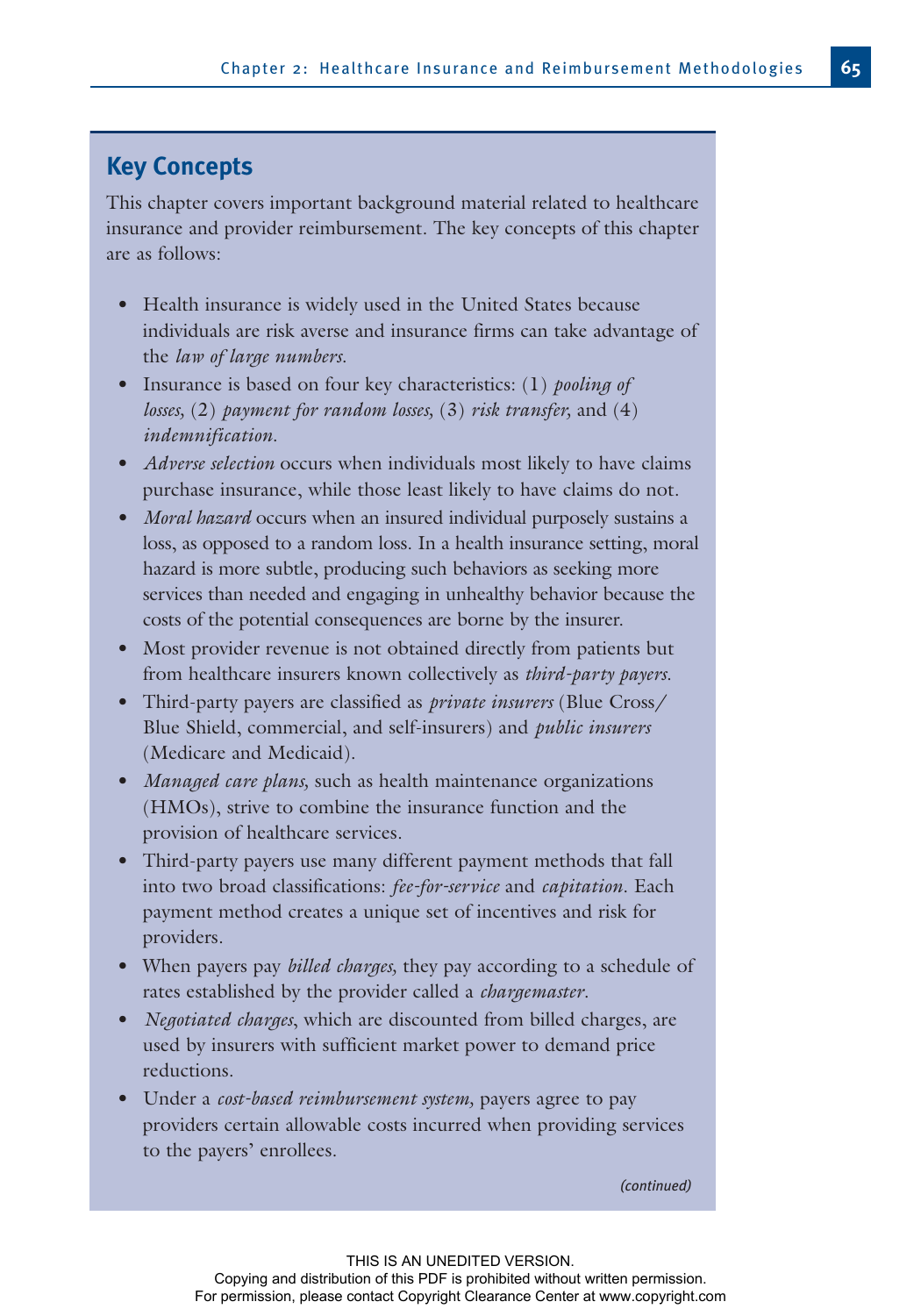#### *(continued from previous page)*

- In a *prospective payment system,* the rates paid by payers are determined in advance and are not tied directly to reimbursable costs or billed charges. Typically, prospective payments are made on the basis of the following service definitions: (1) *per procedure,* (2) *per diagnosis,* (3) *per diem* (per day), or (4) *bundled pricing*.
- *Capitation* is a flat periodic payment to a physician or another healthcare provider; it is the sole reimbursement for providing services to a defined population. Capitation payments are generally expressed as some dollar amount per member per month, where the word *member* typically refers to an enrollee in some managed care plan.
- *Medical coding* is the foundation of fee-for-service reimbursement systems. In inpatient settings, *ICD* codes are used to designate diagnoses, while in outpatient settings, *CPT* codes are used to specify procedures.
- Medicare uses the *inpatient prospective payment system (IPPS)* for hospital inpatient reimbursement. Under IPPS, the amount of the payment is determined by the patient's *Medicare severity diagnosisrelated group (MS–DRG)*.
- To provide some cushion for the high costs associated with severely ill patients within each diagnosis, IPPS includes a provision for *outlier payments*.
- Physicians are reimbursed by Medicare using the *resource-based relative value system (RBRVS)*. Under RBRVS, reimbursement is based on *relative value units (RVUs),* which consist of three resource components: (1) *physician work,* (2) *practice expenses,* and (3) *malpractice insurance expenses*. The RVU for each service is multiplied by a dollar conversion factor to determine the payment amount.
- The ACA has is having a significant impact on health insurance and on the way providers are reimbursed. More people now have access to insurance coverage, and the new provider payment methods emphasize value and patient outcomes over volume.

Because the managers of health services organizations must make financial decisions within the constraints imposed by the economic environment, the insurance and reimbursement concepts discussed in this chapter will be used over and over throughout the remainder of the book.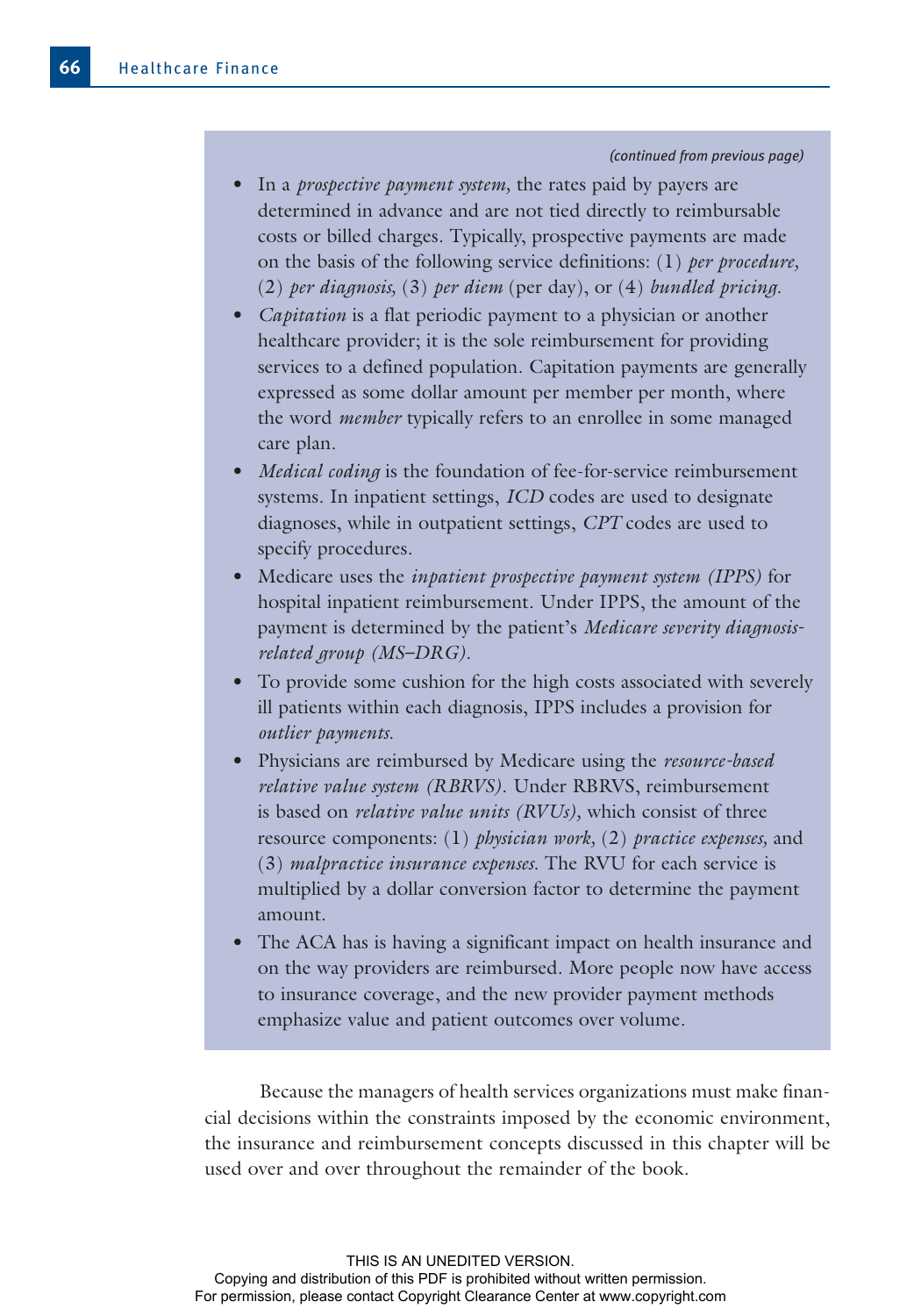## **Questions**

- 2.1 Briefly explain the following characteristics of insurance:
	- a. Pooling of losses
	- b. Payment only for random losses
	- c. Risk transfer
	- d. Indemnification
- 2.2 What is adverse selection, and how do insurers deal with the problem?
- 2.3 What is the moral hazard problem?
- 2.4 Briefly describe the major third-party payers.
- 2.5 a. What are the primary characteristics of managed care plans?
	- b. Describe different types of managed care plans.
- 2.6 What is the difference between fee-for-service reimbursement and capitation?
- 2.7 Describe the provider incentives under each of the following reimbursement methods:
	- a. Cost based
	- b. Charge based (including discounted charges)
	- c. Per procedure
	- d. Per diagnosis
	- e. Per diem
	- f. Bundled payment
	- g. Capitation
- 2.8 What medical coding systems are used to support fee-for-service payment methodologies?
- 2.9 Briefly describe how Medicare pays for the following:
	- a. Inpatient services
	- b. Physician services
- 2.10 What are some features of the ACA that affect healthcare insurance and reimbursement?

## **Resources**

*For the latest information on events that affect the healthcare sector, see Modern Healthcare, published weekly by Crain Communications Inc., Chicago.*

*Other resources pertaining to this chapter include*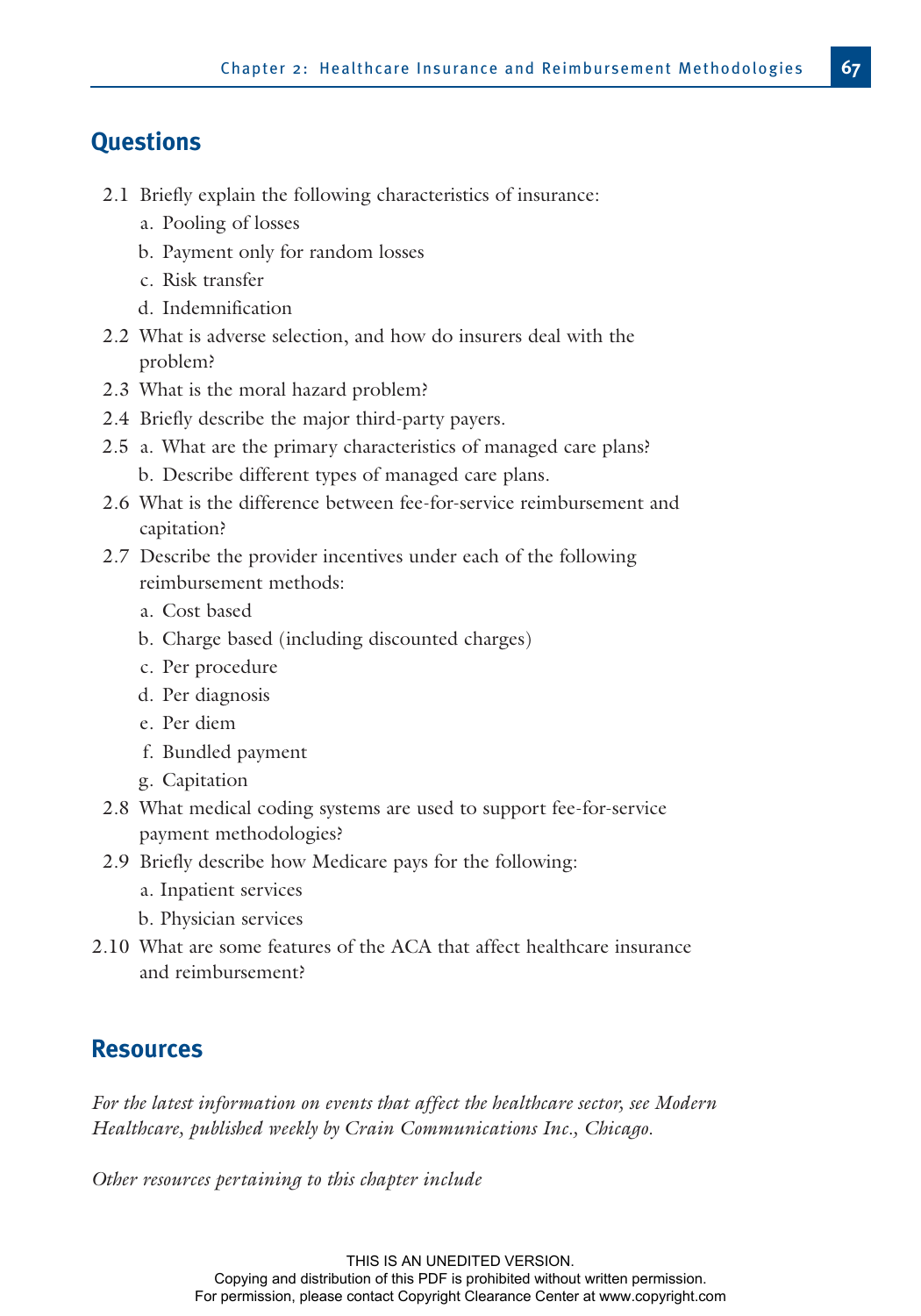- Beagle, J. T. 2010. "Episode-Based Payment: Bundling for Better Results." *Healthcare Financial Management* (February): 36–39.
- D'Cruz, M. J., and T. L. Welter. 2010. "Is Your Organization Ready for Value-Based Payments?" *Healthcare Financial Management* (January): 64–72.
- ———. 2008. "Major Trends Affecting Hospital Payment." *Healthcare Financial Management* (January): 53–60.
- Harris, J., I. Elizondo, and A. Isdaner. 2014. "Medicare Bundled Payment: What Is It Worth to You?" *Healthcare Financial Management* (January): 76–82.
- Kentros, C., and C. Barbato. 2013. "Using Normalized RVU Reporting to Evaluate Physician Productivity." *Healthcare Financial Management* (August): 98–105.
- Kim, C., D. Majka, and J. H. Sussman. 2011. "Modeling the Impact of Healthcare Reform." *Healthcare Financial Management* (January): 51–60.
- Mulvany, C. 2013. "Insurance Market Reform: The Grand Experiment." *Healthcare Financial Management* (April): 82–88.
- ———. 2010. "Healthcare Reform: The Good, the Bad, and the Transformational." *Healthcare Financial Management* (June): 52–57.
- Patton, T. L. 2009. "The IRS's Version of Community Benefit: A Look at the Redesigned Form 990 and New Schedule H." *Healthcare Financial Management*  (February): 50–54.
- Pearce, J. W., and J. M. Harris. 2010. "The Medicare Bundled Payment Pilot Program: Participation Considerations." *Healthcare Financial Management* (September): 52–60.
- Ronning, P. L. 2011. "ICD-10: Obligations and Opportunities." *Healthcare Financial Management* (August): 48–51.
- Saqr, H., O. Mikhail, and J. Langabeer. 2008. "The Financial Impact of the Medicare Prospective Payment System on Long-Term Acute Care Hospitals." *Journal of Health Care Finance* (Fall): 58–69.
- Shoemaker, P. 2011. "What Value-Based Purchasing Means to Your Hospital." *Healthcare Financial Management* (August): 61–68.
- Tyson, P. 2010. "Preparing for the New Landscape of Payment Reform." *Healthcare Financial Management* (December): 42–48.
- Wilensky, G. R. 2011. "Continuing Uncertainty Dominates the Healthcare Landscape." *Healthcare Financial Management* (March): 34–35.
- Williams, J. 2013. "A New Model for Care: Population Management." *Healthcare Financial Management* (March): 69–76.
- Woodson, W., and S. Jenkins. 2010. "Payment Reform: How Should Your Organization Prepare?" *Healthcare Financial Management* (January): 74–79.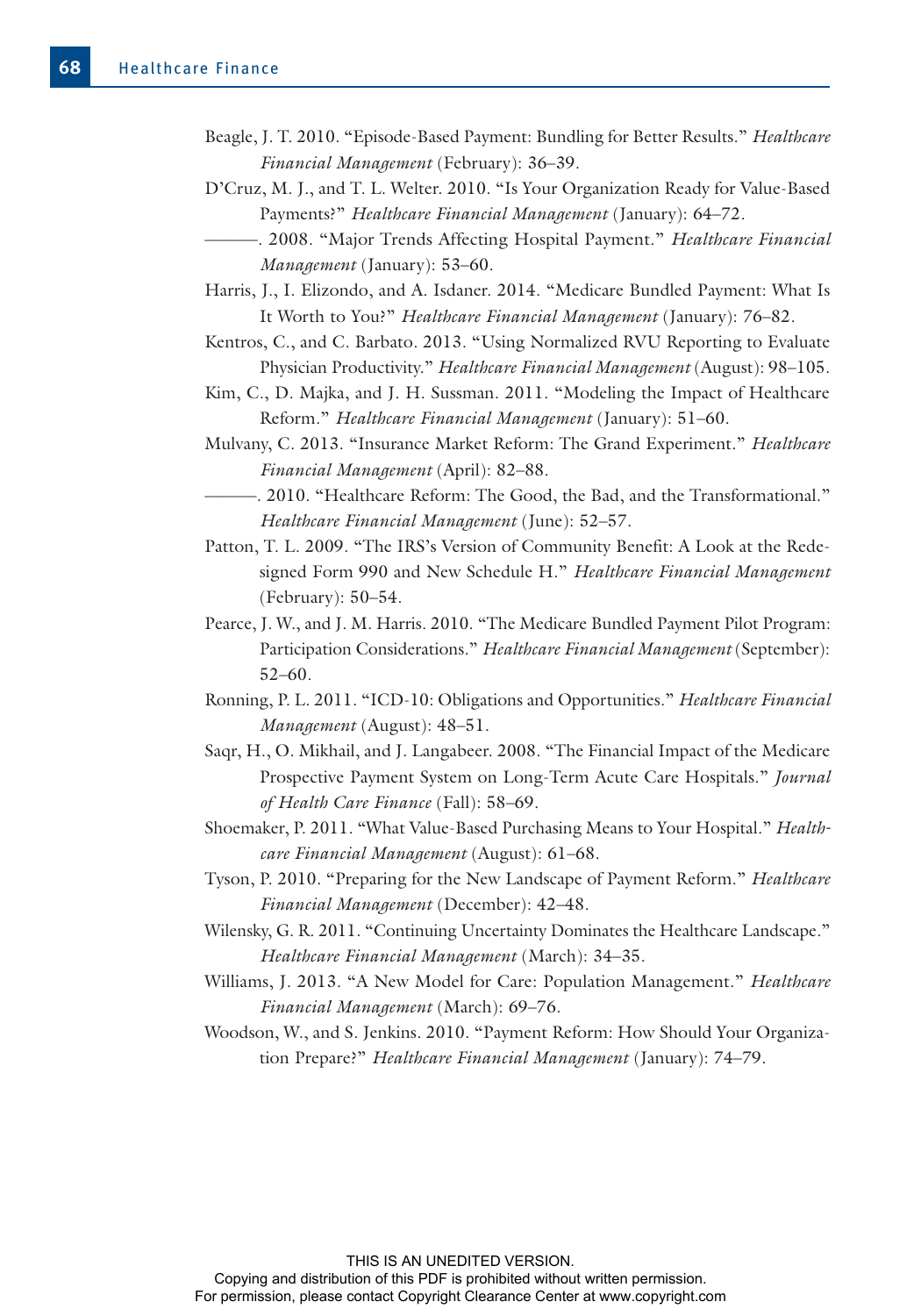## **CHAPTER SUPPLEMENT**

# **ADDITIONAL MEDICARE PAYMENT 2 METHODS**

## **Introduction**

In Chapter 2, we discussed the inpatient prospective payment system (IPPS) and the resource-based relative value scale (RBRVS) system used by Medicare to reimburse hospitals for inpatient services and physicians for all services. In this supplement, we provide information on the other primary reimbursement methods used by Medicare.

## **More Medicare Reimbursement Methods**

## *Outpatient Hospital Services*

The *outpatient prospective payment system (OPPS)* is essentially a fee schedule. The unit of payment under the OPPS is the individual service as identified by the Healthcare Common Procedure Coding System (HCPCS), which contains codes for about 6,700 distinct services. Medicare groups services into *ambulatory payment classifications (APCs)* on the basis of clinical and cost similarity. Each APC has a relative weight that measures the resource requirements of the service and is based on the median cost of services in that APC. The Centers for Medicare & Medicaid Services (CMS) sets payments for individual APCs using a conversion factor that translates the relative weights into dollar payment rates with adjustments for geographic differences in input prices. Hospitals also can receive additional payments in the form of outlier adjustments for extraordinarily high-cost services and pass-through payments for selected new technologies (Exhibit S2.1).

## *Ambulatory Surgery Centers*

Medicare pays for surgery-related facility services provided in ambulatory surgery centers (ASCs) based on the individual surgical procedure. Each of the nearly 3,600 approved procedures is assigned an APC from the same payment groups as used for hospital outpatient services. The relative weights for most procedures in the ASC payment system are the same as the relative weights used in the OPPS. Like the OPPS, the ambulatory surgical center payment system sets payments for individual services using a conversion factor and adjustments for geographic differences in input prices. Note that the payment for facilities services is separate from the payment for physician services.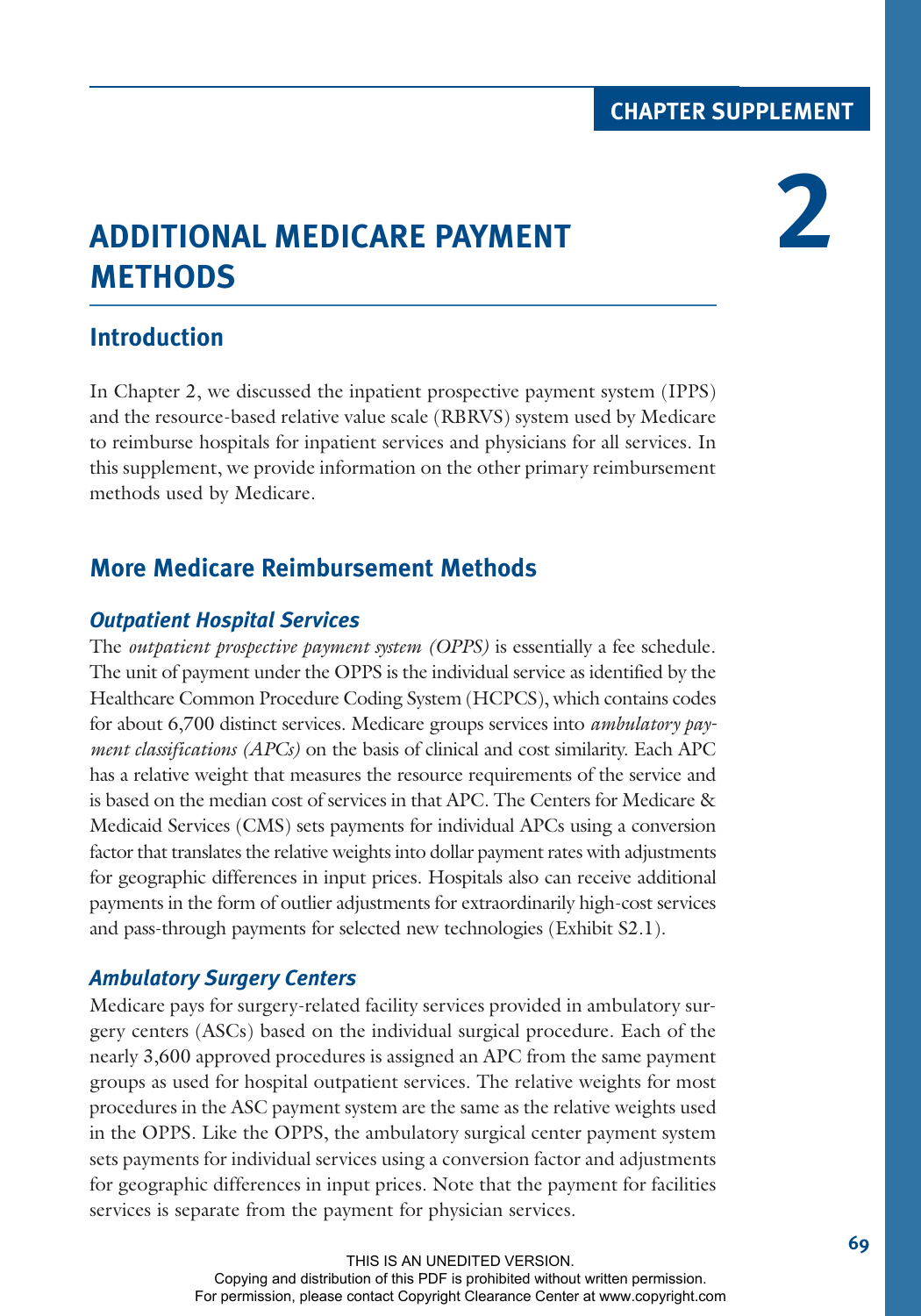

*Note:* APC (ambulatory payment classification), SCH (sole community hospital). The APC is the service classification system for the outpatient prospective payment system. Medicare adjusts outpatient prospective payment system payment rates for 11 cancer hospitals so that the payment-to-cost ratio (PCR) for each cancer hospital is equal to the average PCR for all hospitals. *Source:* Reprinted from MedPAC. 2014. "Outpatient Hospital Services Payment System." Figure 1. Revised October. www.medpac.gov/documents/payment-basics/outpatient-hospital-servicespayment-system.pdf?sfvrsn=0.

## *Inpatient Rehabilitation Facilities*

Inpatient rehabilitation facilities are paid predetermined, per discharge rates based primarily on the patient's condition (diagnoses, functional and cognitive status, and age) and market area wages. Discharges are assigned to one of 92 intensive rehabilitation categories called *case-mix groups (CMGs),* which are groups of patients with similar clinical problems. Within each of these CMGs, patients are further categorized into one of four tiers on the basis of comorbidities, with each tier having a specific payment that reflects the costliness of patients in that tier relative to others in the CMG.

## *Psychiatric Hospital Services*

Medicare uses the inpatient psychiatric facility prospective payment system for psychiatric hospital services, which is based on a per diem rate plus additional payments for ancillary services and capital costs. A base per diem payment is adjusted to account for cost-of-care differences related to patient characteristics, such as age, diagnosis, comorbidities, and length of stay, and facility characteristics, such as local wages, geographic location, teaching status, and emergency department status.

## *Skilled Nursing Facility Services*

Medicare uses a prospective payment system for skilled nursing facilities (SNFs) that pays facilities a predetermined daily rate for each day of care, up to 100

THIS IS AN UNEDITED VERSION. Copying and distribution of this PDF is prohibited without written permission. For permission, please contact Copyright Clearance Center at www.copyright.com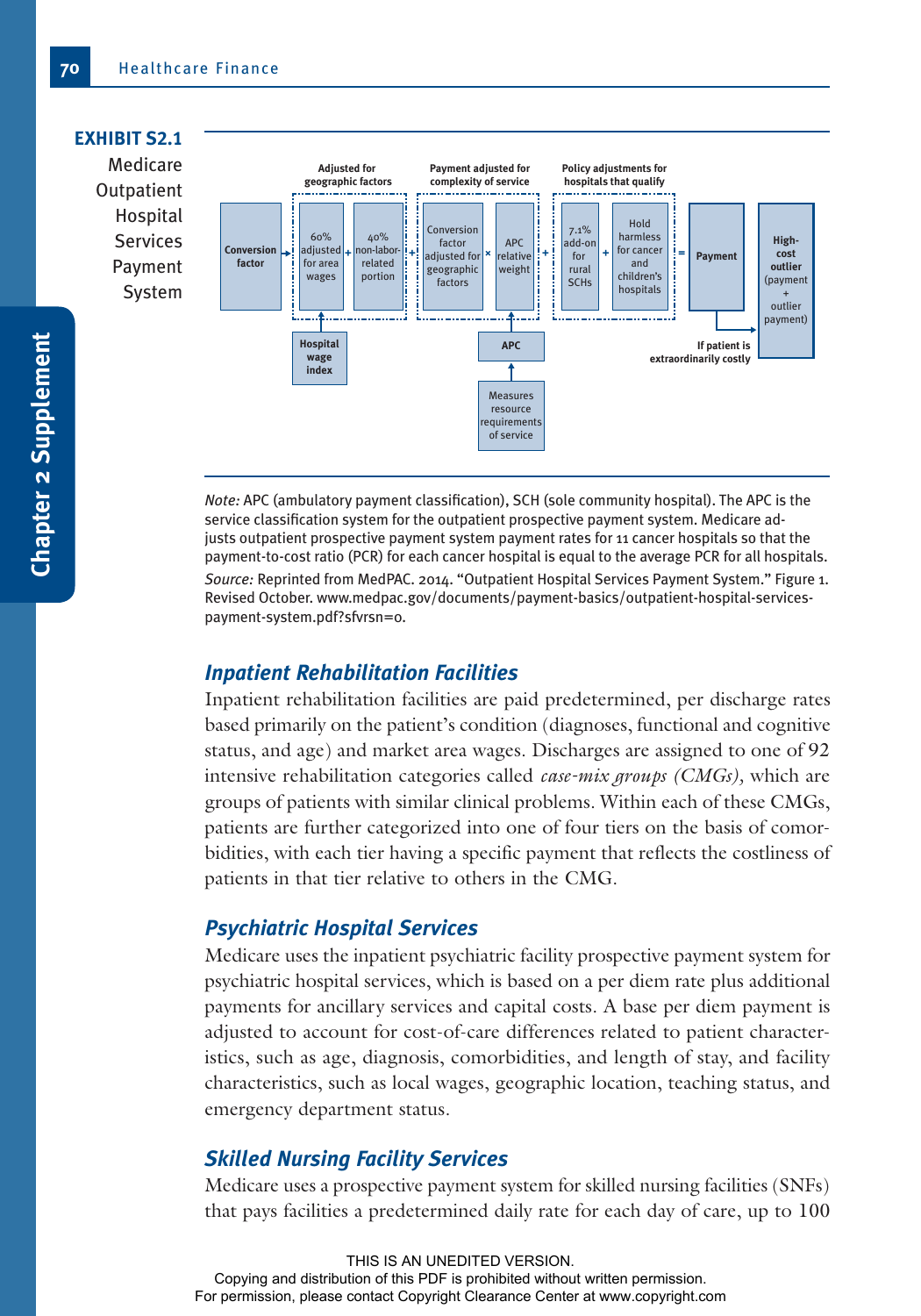days. The rates are expected to cover all operating (nursing care, rehabilitation services, and other goods and services) and capital costs that efficient facilities would incur in providing SNF services. Various high-cost, low-probability ancillary services are covered separately. Patients are assigned to one of 66 categories, called *resource utilization groups (RUGs),* on the basis of patient characteristics and services used that are expected to require similar resources. Nursing and therapy weights are applied to the base payment rates of each RUG. Daily base payment rates are also adjusted to account for geographic differences in labor costs.

## *Home Health Care Services*

Medicare uses a prospective payment system that pays home health agencies a predetermined rate for each 60-day episode of home health care. If fewer than five visits are delivered during a 60-day episode, the home health agency is paid per visit by visit type. Patients who receive five or more visits are assigned to one of 153 home health resource groups, which are based on clinical and functional status and service use as measured by the *Outcome and Assessment Information Set (OASIS)*. The payment rates are adjusted to reflect local market input prices and special circumstances, such as high-cost outliers.

## *Critical Access Hospitals*

The Balanced Budget Act of 1997 created a new category of hospitals called *critical access hospitals (CAHs),* which operate primarily in rural areas. Each of the approximately 1,300 CAHs is limited to 25 beds, and patients are limited to a four-day length of stay. The limited size and short length of stay requirements are designed to encourage CAHs to focus on providing inpatient and outpatient care for common, less complex conditions while referring more complex patients to larger, more distant hospitals. Unlike most other acute care hospitals (which are paid using prospective payment systems), Medicare pays CAHs on the basis of reported costs. As of this writing, each CAH receives 99 percent of the costs it incurs in providing outpatient, inpatient, laboratory, and therapy services and post-acute care. The cost of treating Medicare patients is estimated using cost accounting data from Medicare cost reports. The purpose of the different reimbursement system for CAHs is to enhance the financial performance of small rural hospitals and thus reduce hospital closures.

## *Hospice Services*

Medicare pays hospice providers a daily rate for each day a beneficiary is enrolled in the hospice program, regardless of the amount of services provided, even on days when no services are provided. The daily payment rates are intended to cover costs of providing services included in patients' care plans. Payments are made according to a fee schedule for four different categories of care: routine home care, continuous home care, inpatient respite care, and general inpatient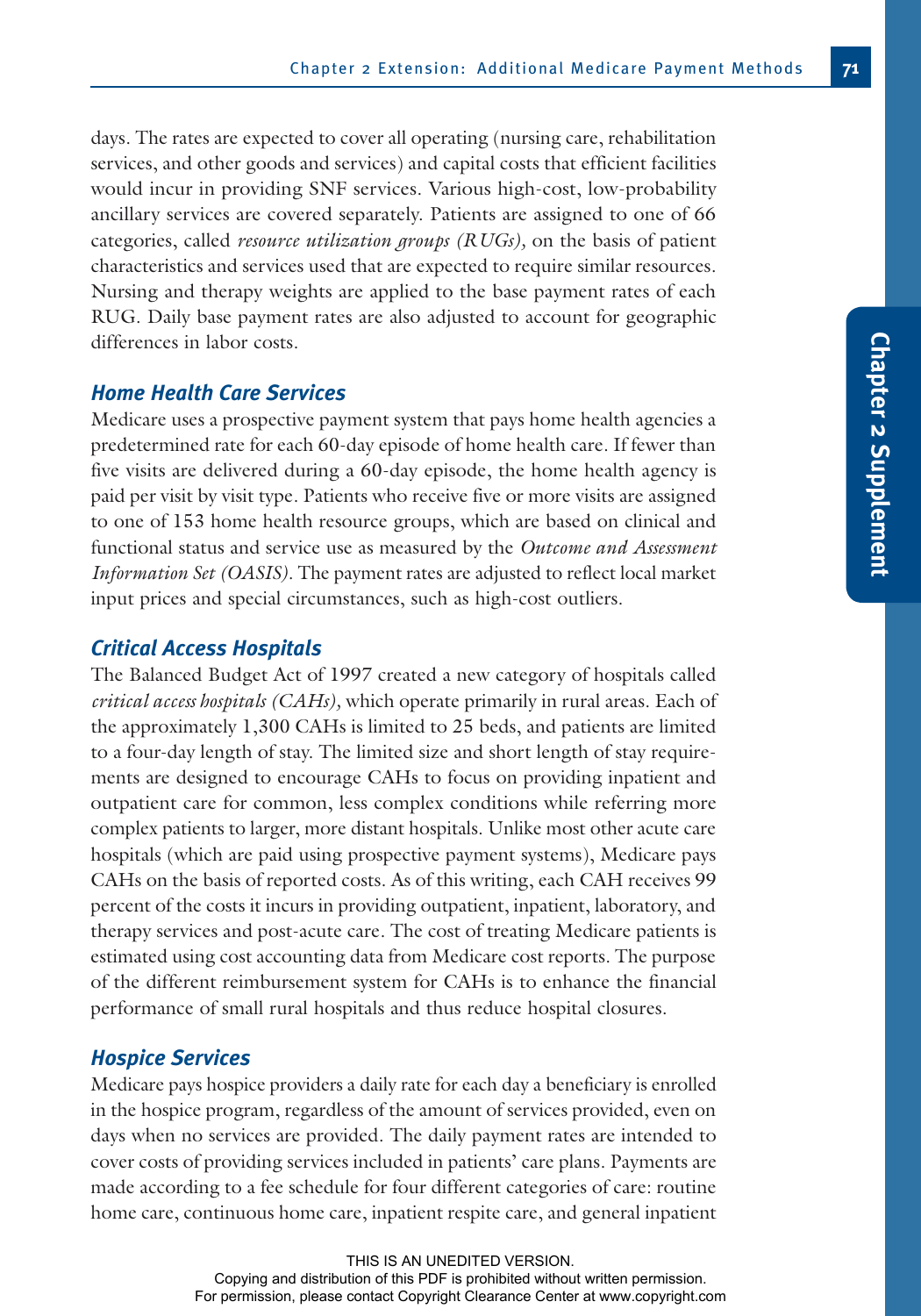care. The four categories of care differ by the location and intensity of the services provided, and the base payments for each category reflect variation in expected input cost differences.

## *Ambulance Services*

Medicare pays for ambulance services using a dedicated fee schedule, which has set rates for nine payment categories of ground and air ambulance transport. Historical costs are used as the basis to establish relative values for each payment category. These relative values are multiplied by a dollar amount that is standard across all nine categories and then adjusted for geographic differences. This amount is added to a mileage payment to arrive at the total ambulance payment amount. Medicare payments for ambulance services may also be adjusted by one of several add-on payments based on additional geographic characteristics of the transport.